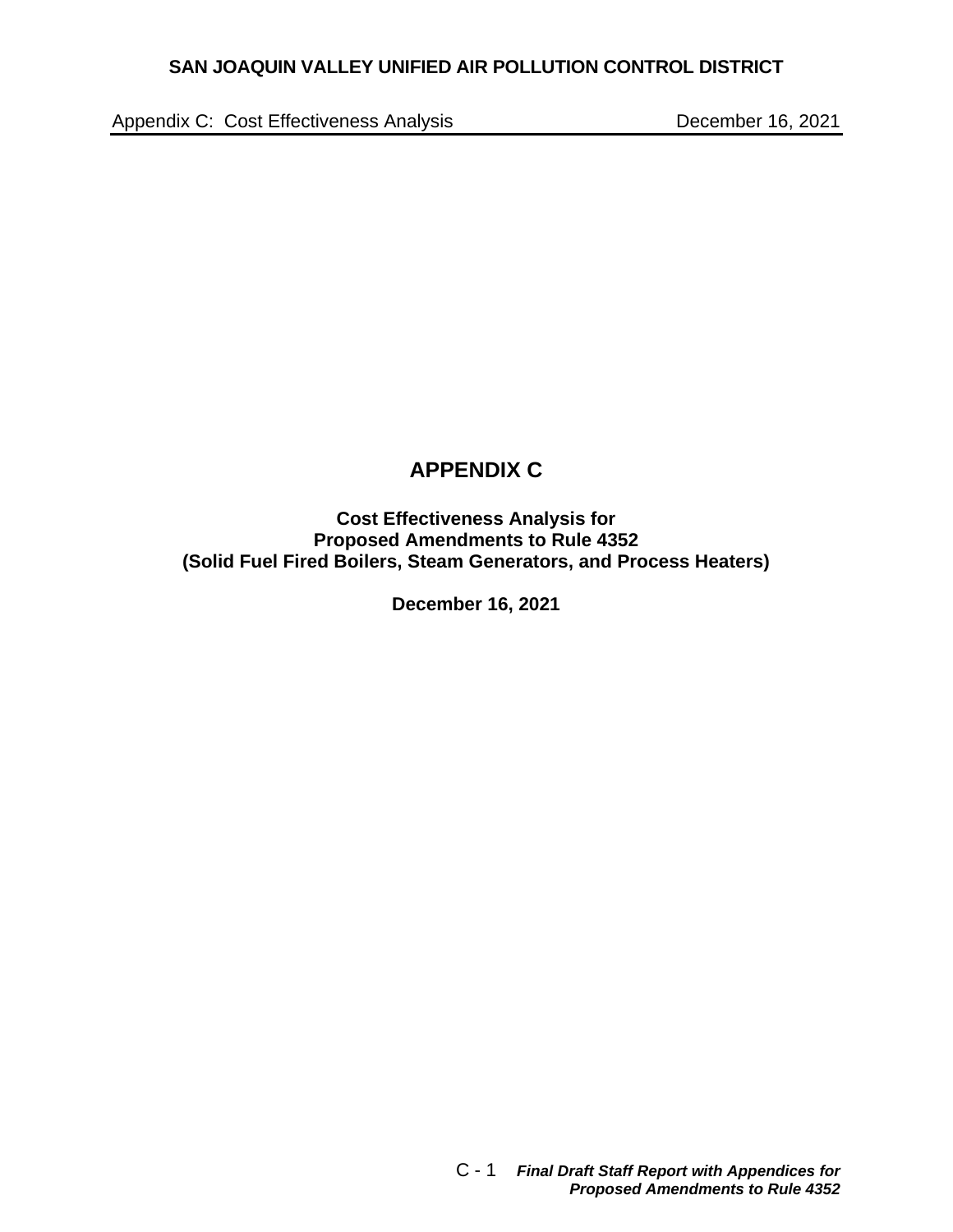This page intentionally blank.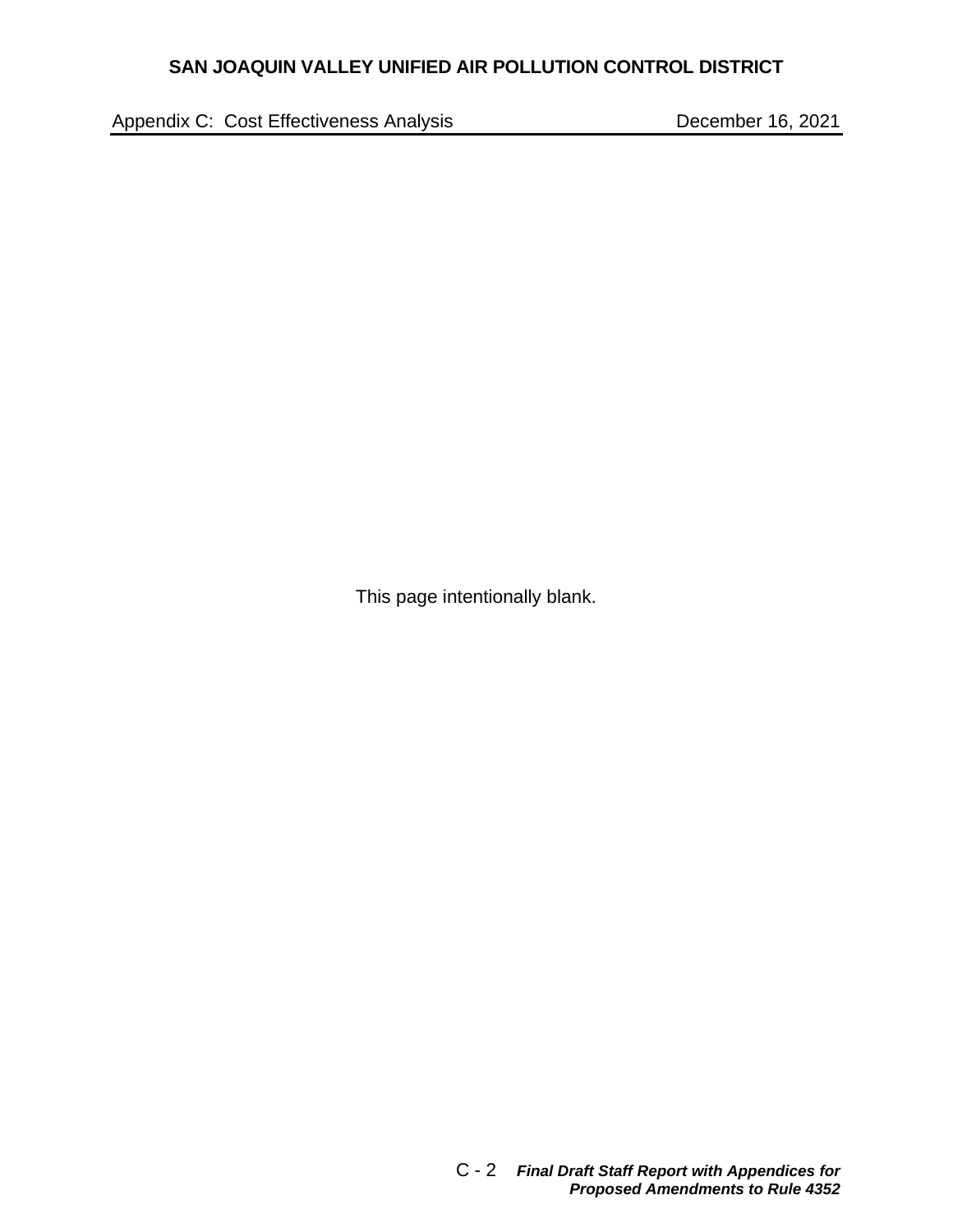Appendix C: Cost Effectiveness Analysis **December 16, 2021** 

#### **APPENDIX C COST EFFECTIVENESS ANALYSIS**

#### **I. SUMMARY**

The California Health and Safety Code 40920.6(a) requires the San Joaquin Valley Unified Air Pollution Control District to conduct both an "absolute" cost effectiveness analysis and an incremental cost effectiveness analysis of available emission control options prior to adopting each Best Available Retrofit Control Technology (BARCT) rule. The purpose of conducting a cost effectiveness analysis is to evaluate the economic reasonableness of the pollution control measure or rule. The analysis also serves as a guideline in developing the control requirements of a rule.

Absolute cost effectiveness of a control option is the added annual compliance cost to meet the proposed rule requirements, in dollars per year (\$/year), of a control technology or technique, divided by the emission reduction achieved in tons reduced per year. The costs includes capital equipment costs, engineering design costs, and labor and maintenance costs.

Incremental cost effectiveness (ICE) is intended to measure the change in costs (in \$/year) and emissions reductions (in tons reduced/year) between two progressively more effective control options or technologies. ICE compares the differences in costs and the differences in emissions reductions of candidate control options. ICE does not reveal the emission reduction potential of the control options. Unlike the absolute cost effectiveness analysis that identifies the control option with the greatest emission reduction, ICE does not present any correlation between emissions reductions and cost effectiveness. Therefore, the relative values produced in the ICE analysis and the absolute cost effectiveness values are not comparable and cannot be evaluated in the same way as absolute cost effectiveness numbers.

Table 1 shows the summary of the cost effectiveness analysis for solid fuel fired boilers to comply with the proposed rule. The 'cost effectiveness range' shown in the table below represents the values for the technologies that are expected to be installed at solid fuel fired boilers, grouped by fuel type and pollutant, in the San Joaquin Valley.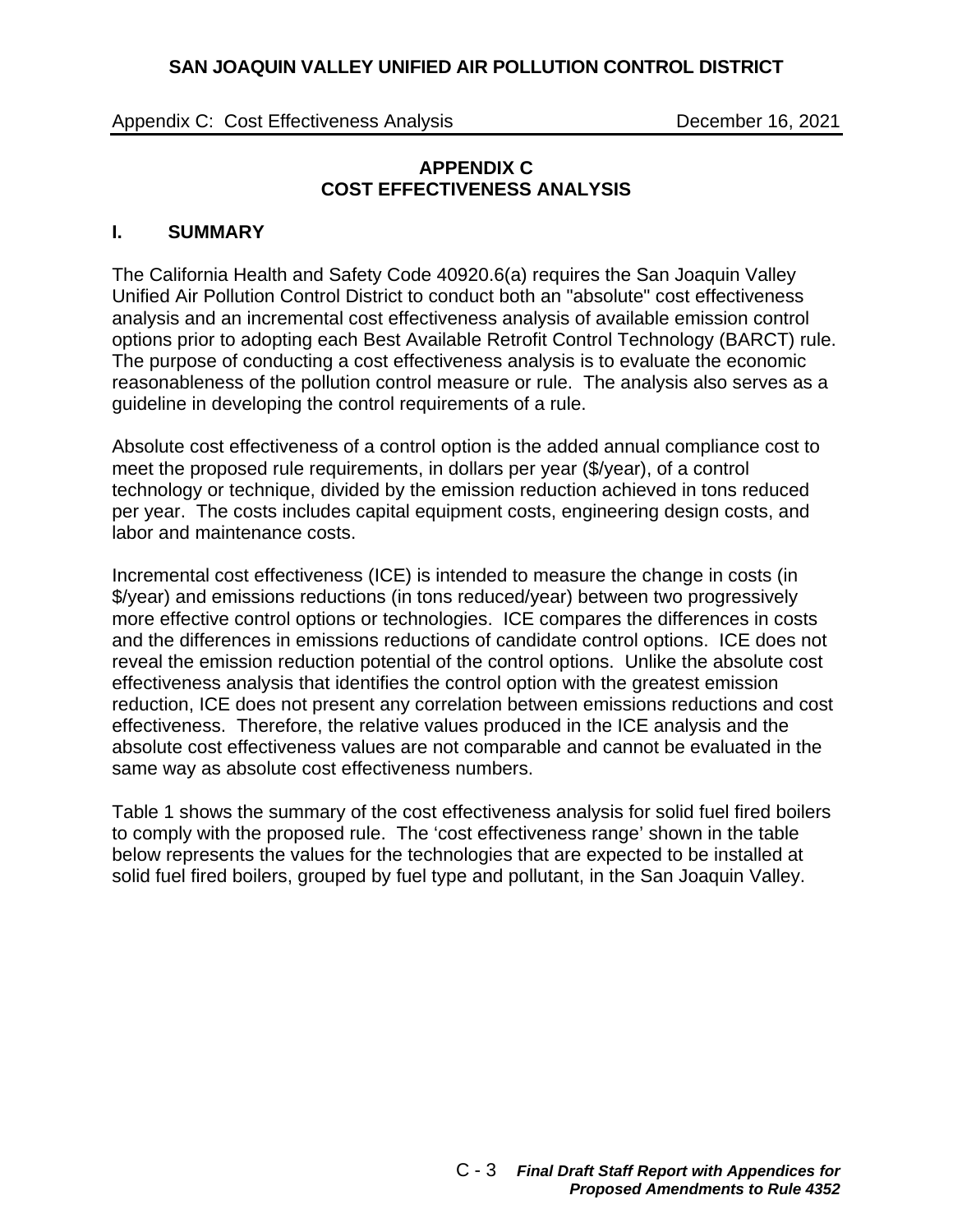| $1400$ $\sigma$ $1.$ Ourmany of OOS, Enconvences                                      |                                          |
|---------------------------------------------------------------------------------------|------------------------------------------|
| <b>Compliance Scenarios (Current Permitted</b><br><b>Limit to Proposed New Limit)</b> | <b>Cost Effectiveness Range (\$/ton)</b> |
| Municipal Solid Waste - NOx Limit                                                     | \$26,269                                 |
| Municipal Solid Waste - PM10 Limit                                                    |                                          |
| Municipal Solid Waste - SOx Limit                                                     |                                          |
| Biomass - NOx Limit                                                                   |                                          |
| Biomass - PM10 Limit                                                                  |                                          |
| Biomass - SOx Limit                                                                   | $$7,100 - $29,702$                       |

#### **Table C-1: Summary of Cost Effectiveness\***

\* *Where cost-effectiveness calculations are not shown, there are nominal costs expected. Associated costs would be related to maintaining and testing emissions, which are well controlled through currently installed control technologies, and permit modifications.* 

Table 2 shows the total direct and indirect capital cost associated with the technologies required for subject facilities to comply with the proposed emission limits.

#### **Table C-2: Estimated Capital Cost for Control Technology**

| <b>Technology</b>                          | <b>Total Direct and Indirect Capital Costs</b> |
|--------------------------------------------|------------------------------------------------|
| Municipal Solid Waste - Install Covanta LN | \$12,100,000                                   |
| Biomass - Install SOx CEMs                 | \$2,323,317                                    |

*\*Costs do not include one time permit modification fees*

## **II. BACKGROUND**

Proposed Rule 4352 would implement more stringent NOx limits, and establish PM10 and SOx limits for solid fuel fired boilers. To comply with the proposed requirements, the facility with units fired on municipal solid waste (MSW) will require a significant investment to install combustion modification equipment to meet the proposed NOx limit. Units fired on biomass are expected to be capable of achieving the proposed NOx limit with existing control equipment with nominal additional costs, which may including tuning of controls, testing, monitoring, as well as permit modifications. For the PM10 and SOx emissions limits, subject facilities are also expected to be capable of complying with the proposed updated limits with existing control equipment, and marginal associated costs which may include tuning of controls, testing, and monitoring costs, as well as the cost for permit modification to include permit conditions for the additional pollutants. Two biomass facilities will need to upgrade their continuous emission monitoring systems (CEMs) to monitor  $SO<sub>2</sub>$  emissions, and one facility would require the installation of a dry sorbent injection system to control SOx emissions. One additional facility with a biomass fired solid fuel fired boiler, which is currently in the permitting process, would require the installation of  $SO<sub>2</sub>$  CEMS and dry sorbent injection to comply with the proposed amendments to Rule 4352.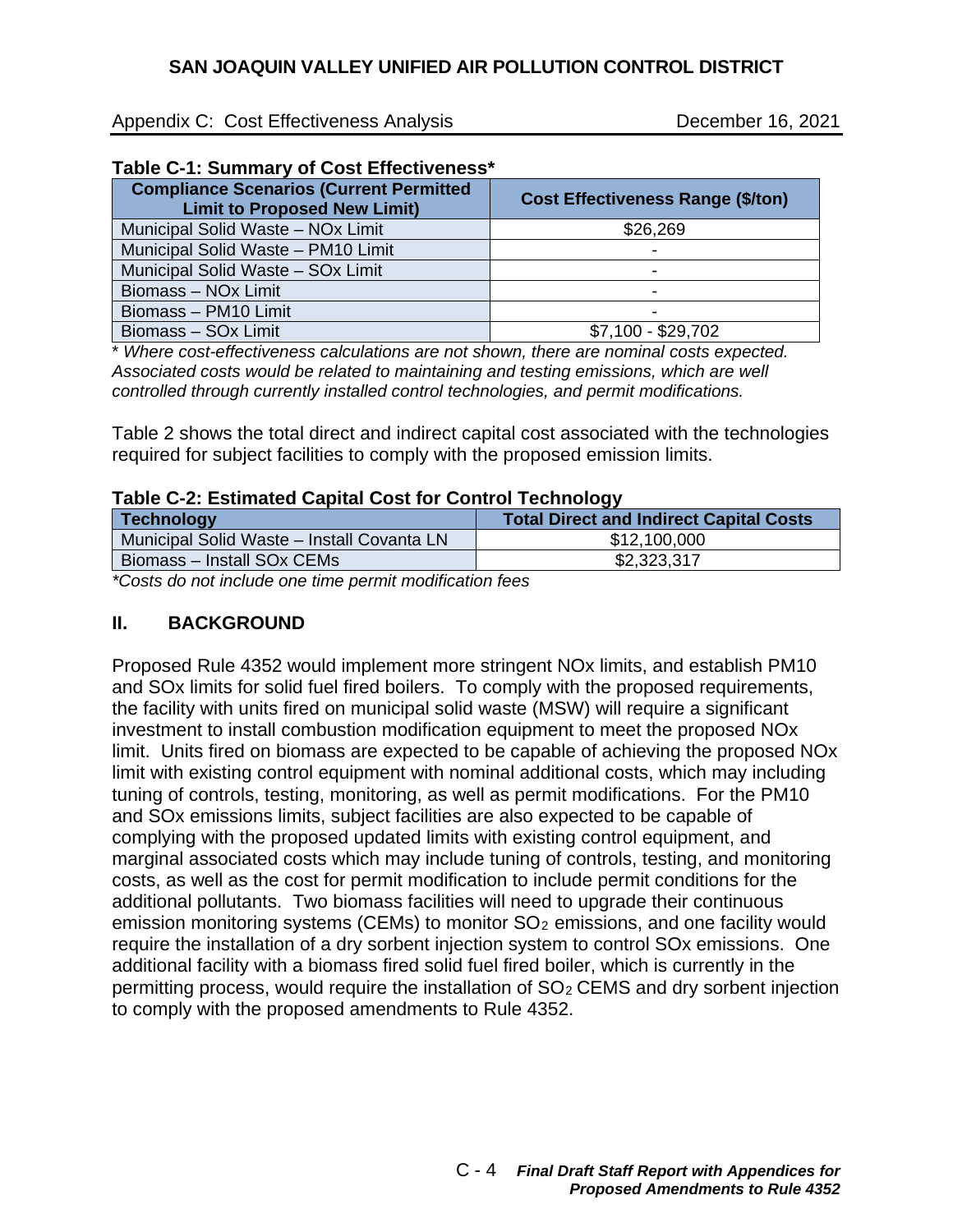#### **A. Estimated Compliance Cost**

District staff used cost information provided by control equipment manufacturers and vendors, and from stakeholders to conduct a cost effectiveness analysis of the proposed NOx, PM10, and SOx limits in Proposed Rule 4352. Specifically the data used in the analysis came from the following sources:

- 1. Covanta Stanislaus
- 2. Rio Bravo Fresno
- 3. Merced Power LLC
- 4. Ampersand Chowchilla
- 5. DTE Stockton
- 6. Mt. Poso Cogeneration
- 7. W. L. Gore & Associates, Inc.
- 8. Tracy Renewable Energy, LLC

Cost information submitted to the District was used to create the range of costs located in Tables C-4 through C-23.

#### **III. SOLID FUEL FIRED BOILER STATUS RELATIVE TO PROPOSED EMISSION LIMITS**

There are nine facilities that have active permits to operate solid fuel fired boilers within the District, and all nine will be impacted by this proposed rule amendment. These nine facilities operate a total of eleven furnaces – two are fired on municipal solid waste, and nine are fired on biomass. A summary of these facilities, their control equipment and their current permitted emission limits are shown in the table C-3 below: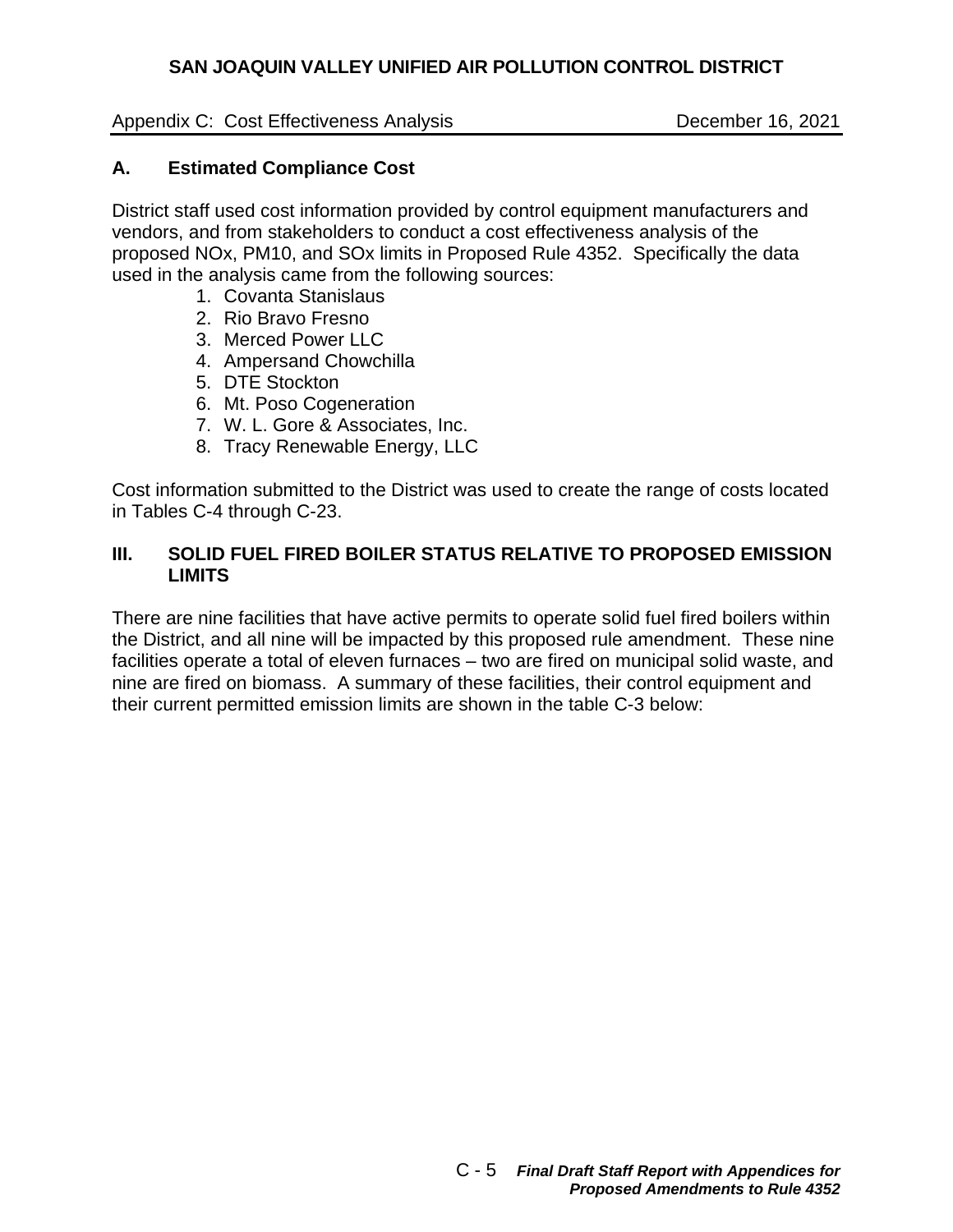| <b>Facility</b>        | <b>Pollutant</b>      | <b>Current Reduction</b><br><b>Technology</b> | <b>Maximum Heat</b><br><b>Input Rating</b><br>(MMBtu/hr) | <b>Current Permitted</b><br><b>Emission Limits</b> |
|------------------------|-----------------------|-----------------------------------------------|----------------------------------------------------------|----------------------------------------------------|
| <b>Municipal Solid</b> | <b>NO<sub>x</sub></b> | Selective Non-Catalytic<br>Reduction (SNCR)   |                                                          | 165 ppmv                                           |
| Waste - Facility       | <b>PM10</b>           | Baghouse                                      | 300                                                      | 0.053 lbs/MMBtu                                    |
|                        | SOx                   | Dry Sorbent Injection                         |                                                          | 0.085 lbs/MMBtu                                    |
|                        | <b>NOx</b>            | <b>SNCR</b>                                   |                                                          | 65 ppmv                                            |
| Biomass-<br>Facility 1 | <b>PM10</b>           | Baghouse                                      | 185                                                      | 0.04 lbs/MMBtu                                     |
|                        | SOx                   | Dry Sorbent Injection                         |                                                          | 0.04 lbs/MMBtu                                     |
|                        | <b>NO<sub>x</sub></b> | Selective Catalytic<br>Reduction (SCR)        |                                                          | 50 ppmv                                            |
| Biomass-<br>Facility 2 | <b>PM10</b>           | Electrostatic<br>Precipitator (ESP)           | 780                                                      | 0.0214 lbs/MMBtu                                   |
|                        | $\overline{SOX}$      | Dry Sorbent Injection                         |                                                          | 0.054 lbs/MMBtu                                    |
|                        | <b>NOx</b>            | <b>SNCR</b>                                   |                                                          | 65 ppmv                                            |
| Biomass-<br>Facility 3 | <b>PM10</b>           | <b>ESP</b>                                    | 352                                                      | 0.066 lbs/MMBtu                                    |
|                        | SOx                   | Dry Sorbent Injection                         |                                                          | 0.03 lbs/MMBtu                                     |
|                        | <b>NOx</b>            | <b>SNCR</b>                                   |                                                          | 65 ppmv                                            |
| Biomass-<br>Facility 4 | <b>PM10</b>           | Baghouse                                      | 185                                                      | 0.04 lbs/MMBtu                                     |
|                        | SOx                   | Dry Sorbent Injection                         |                                                          | 0.035 lbs/MMBtu                                    |
|                        | <b>NO<sub>x</sub></b> | <b>SNCR</b>                                   |                                                          | 65 ppmv                                            |
| Biomass-<br>Facility 5 | <b>PM10</b>           | Baghouse                                      | 640                                                      | 0.012 lbs/MMBtu                                    |
|                        | SOx                   | Dry Sorbent Injection                         |                                                          | 0.04 lbs/MMBtu                                     |
|                        | <b>NO<sub>x</sub></b> | <b>SNCR</b>                                   |                                                          | 65 ppmv                                            |
| Biomass-<br>Facility 6 | <b>PM10</b>           | Baghouse                                      | 317                                                      | 0.045 lbs/MMBtu                                    |
|                        | SOx                   | Dry Sorbent Injection                         |                                                          | 0.032 lbs/MMBtu                                    |
|                        | <b>NO<sub>x</sub></b> | <b>SNCR</b>                                   |                                                          | 90 ppmv                                            |
| Biomass-<br>Facility 7 | <b>PM10</b>           | Baghouse                                      | 460                                                      | 0.03 lbs/MMBtu                                     |
|                        | SOx                   | Dry Sorbent Injection                         |                                                          | 0.063 lbs/MMBtu                                    |
| Biomass-               | <b>NO<sub>x</sub></b> | <b>SNCR</b>                                   |                                                          | 76 ppmv                                            |
| Facility 8             | <b>PM10</b>           | Baghouse                                      | 400                                                      | 0.045 lbs/MMBtu                                    |
| Unit 1                 | SOx                   | Dry Sorbent Injection                         |                                                          | 0.033 lbs/MMBtu                                    |
| Biomass-               | <b>NO<sub>x</sub></b> | <b>SNCR</b>                                   |                                                          | 76 ppmv                                            |
| Facility 8             | <b>PM10</b>           | Baghouse                                      | 315                                                      | 0.045 lbs/MMBtu                                    |
| Unit 2                 | SOx                   | Dry Sorbent Injection                         |                                                          | 0.038 lbs/MMBtu                                    |
|                        | <b>NO<sub>x</sub></b> | <b>SNCR</b>                                   |                                                          | 70 ppmv                                            |
| Biomass-<br>Facility 9 | <b>PM10</b>           | Baghouse                                      | 198.6                                                    | 0.05 lbs/MMBtu                                     |
|                        | SOX                   | None                                          |                                                          | 0.05 lbs/MMBtu                                     |

## **Table C-3: Current Facility Control Technology, Size, and Emission Limits**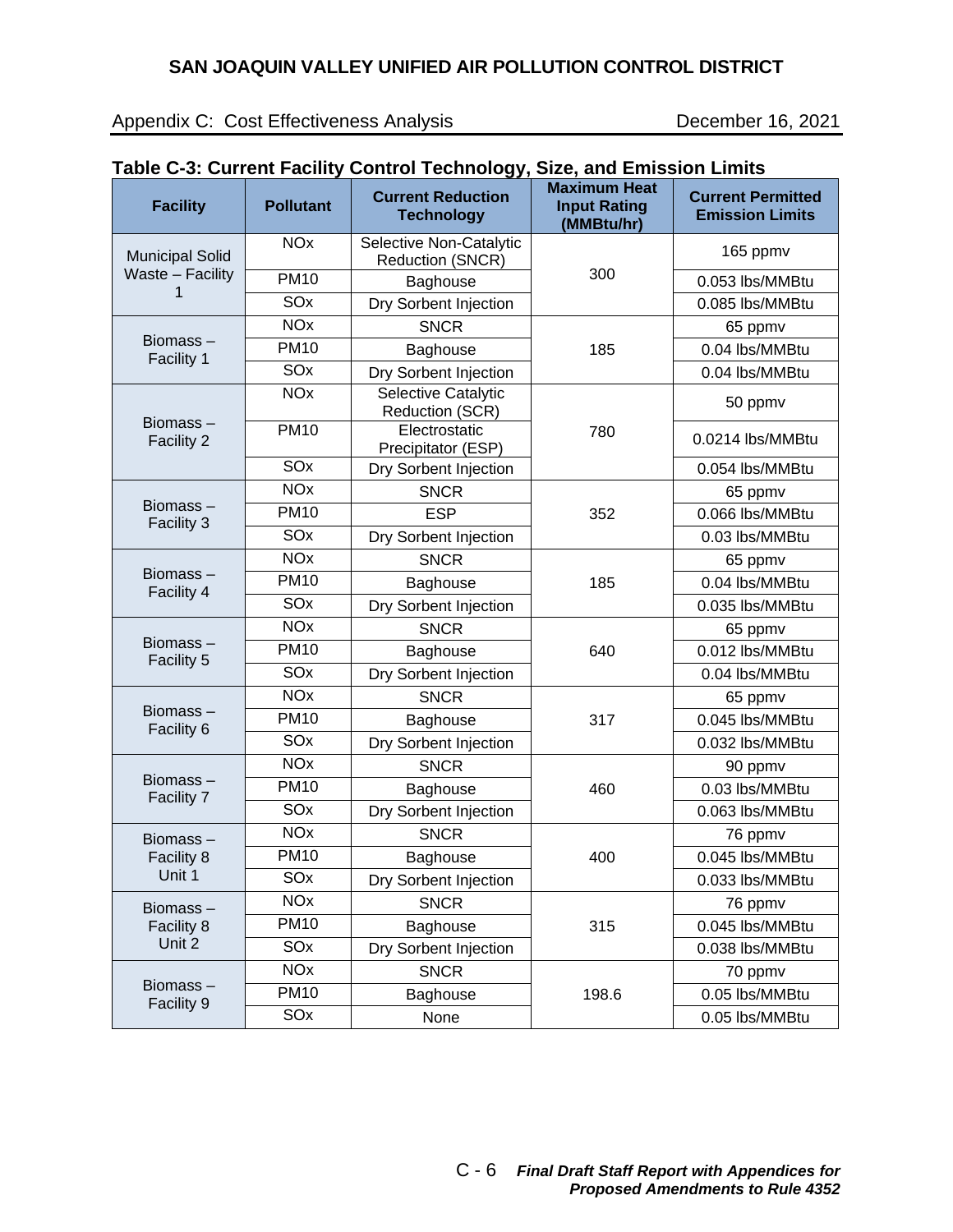Appendix C: Cost Effectiveness Analysis **December 16, 2021** 

#### **III. COST EFFECTIVENESS ANALYSIS PROCEDURE**

To illustrate the cost effectiveness of complying with the proposed limits, District staff's analysis provides varying cost effectiveness values depending on the size of the unit, and the annual capacity factor that the unit is operated. The actual compliance costs and cost effectiveness values would depend on several factors such as the type of unit, site-specific operating conditions, and the appropriate emission limits the unit has to meet.

## **A. Absolute Cost Effectiveness**

Absolute cost effectiveness examines the cost of reaching the proposed emission limits using the current emissions as a baseline. Cost effectiveness is calculated as the added annual cost (in \$/year) of a control technology or technique, divided by the emission reduction achieved (in tons reduced/year). The annual costs include annualized capital equipment costs and engineering design costs plus the annual labor and maintenance costs.

The absolute cost effectiveness of a control technology is calculated as follows:

- 1. Determine an equivalent annual equipment cost using a capital recovery factor based on an assumed interest rate of 4 percent and equipment life of 10 years.
- 2. Determine the annual electricity, fuel, and operation and maintenance costs of a control technology.
- 3. Calculate the total annual cost by adding the costs calculated in Step 1 and Step 2.
- 4. Calculate the emission reduction in tons/year. Appendix B provides a detailed explanation of the calculations performed to determine the emission reductions for the potential rule limits.
- 5. Calculate the absolute cost effectiveness by dividing the total annual cost in Step 3 by the emissions reduction in Step 4.

#### **B. Incremental Cost Effectiveness**

Incremental cost effectiveness (ICE) indicates the additional cost for further controlling a unit from the proposed limit to the lowest possible level. Costs are evaluated similar to absolute costs but are only calculated for the controls and reductions beyond what is required to comply with the rule. ICE does not reveal the emission reduction potential of the control options, but examines the more stringent options that were not considered cost effective. Due to the increased costs and marginal emission reductions, the ICE calculations typically show a much higher cost effectiveness than the absolute cost effectiveness values, and are therefore not directly comparable.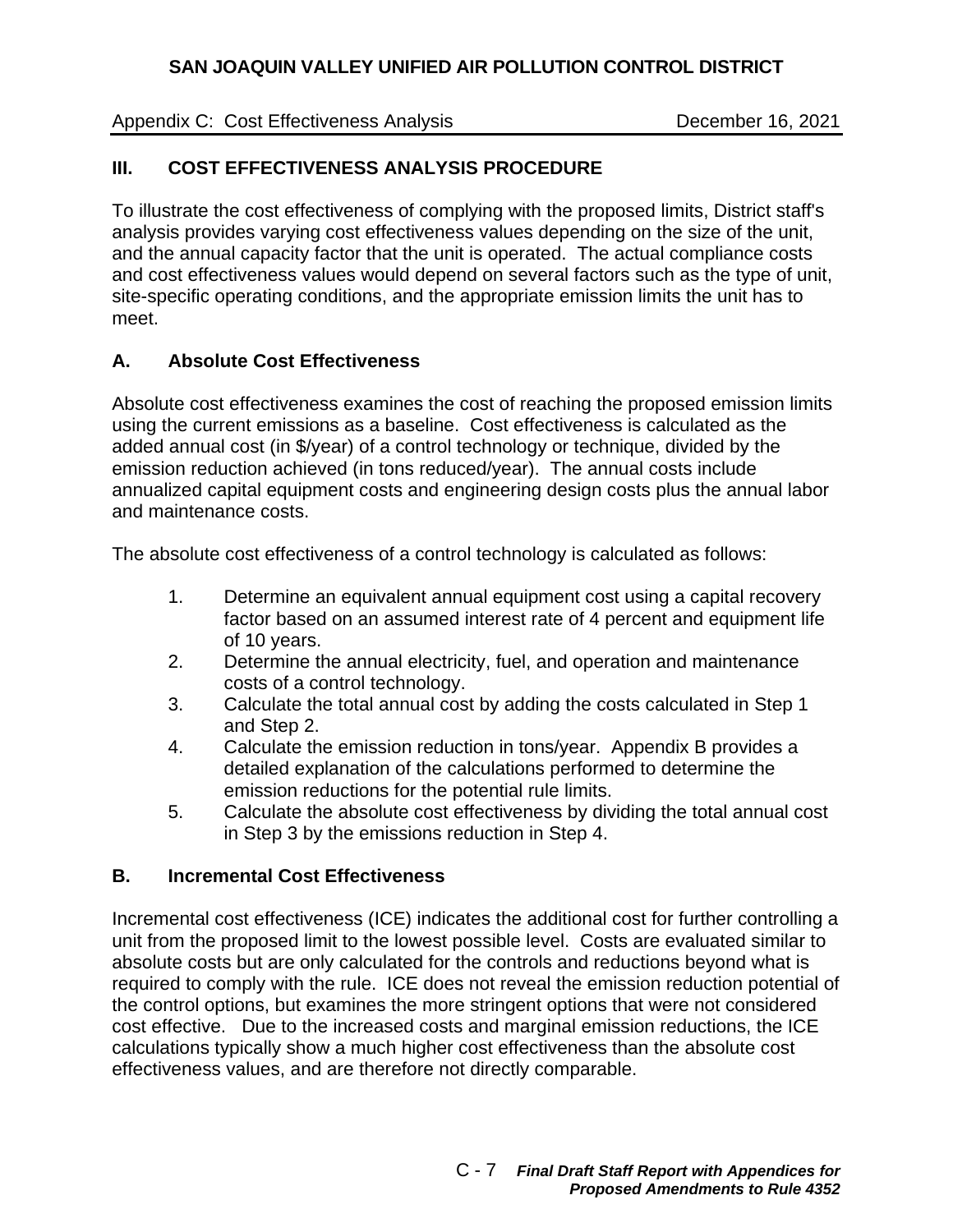|  | Appendix C: Cost Effectiveness Analysis |  |
|--|-----------------------------------------|--|
|  |                                         |  |

The incremental cost effectiveness of a control technology is calculated as follows:

- 1. Identify the complying control options appropriate for the existing equipment.
- 2. Estimate the annual average cost of each control option by using Steps 1 to 3 of the ACE calculation method.
- 3. Calculate the potential emission reduction for each control option. The potential emission reductions (PE) are the difference between the current emissions and the potential emissions using the new control technology.

For the ICE analysis, the emission reduction is the difference between the current rule emission limits to proposed emission limits.

# **IV. ABSOLUTE COST EFFECTIVENESS ANALYSIS**

Absolute cost effectiveness of a control option is the added annual cost, in dollars per year, of a control technology or technique divided by the emission reductions achieved, in tons reduced per year. Compliance costs include both one-time costs and on-going annual costs. Examples of one-time costs are the purchase of equipment and installation costs. On-going costs are items like maintenance costs, operation costs, and insurance. In order to determine a single figure for costs, District staff use a capital recovery factor to allocate the one-time costs over the life of the equipment. For all cost analyses in this report, District staff used a 4 percent rate of return and a 10-year equipment life to convert the capital costs to equivalent annual cost.

## **1. NOx Compliance Costs**

The District worked with the affected MSW facility operating in the Valley to determine the costs to install proprietary combustion modification technology, Covanta LN at the facility in Stanislaus County. The installation would also include an upgrade to the selective non-catalytic reduction system and an increased operation and maintenance cost (O&M) for the additional ammonia required to operate the system. All biomass facilities in the Valley already have selective non-catalytic reduction (SNCR) or selective catalytic reduction (SCR) to limit NOx emissions, and are expected to be able to meet the proposed limits without major modifications to the existing controls, or are already meeting the proposed emissions limits. Solid fuel fired boilers in the District are expected to be able to comply with the new PM10 emission limits without major modifications to their existing control equipment. The capital costs associated with the PM10 emission limits for biomass fired units are attributed to permit modification fees. Additional costs may be incurred by facilities to upgrade controls, test and monitor emissions to ensure compliance with the proposed emissions limits, but these costs are expected to be marginal.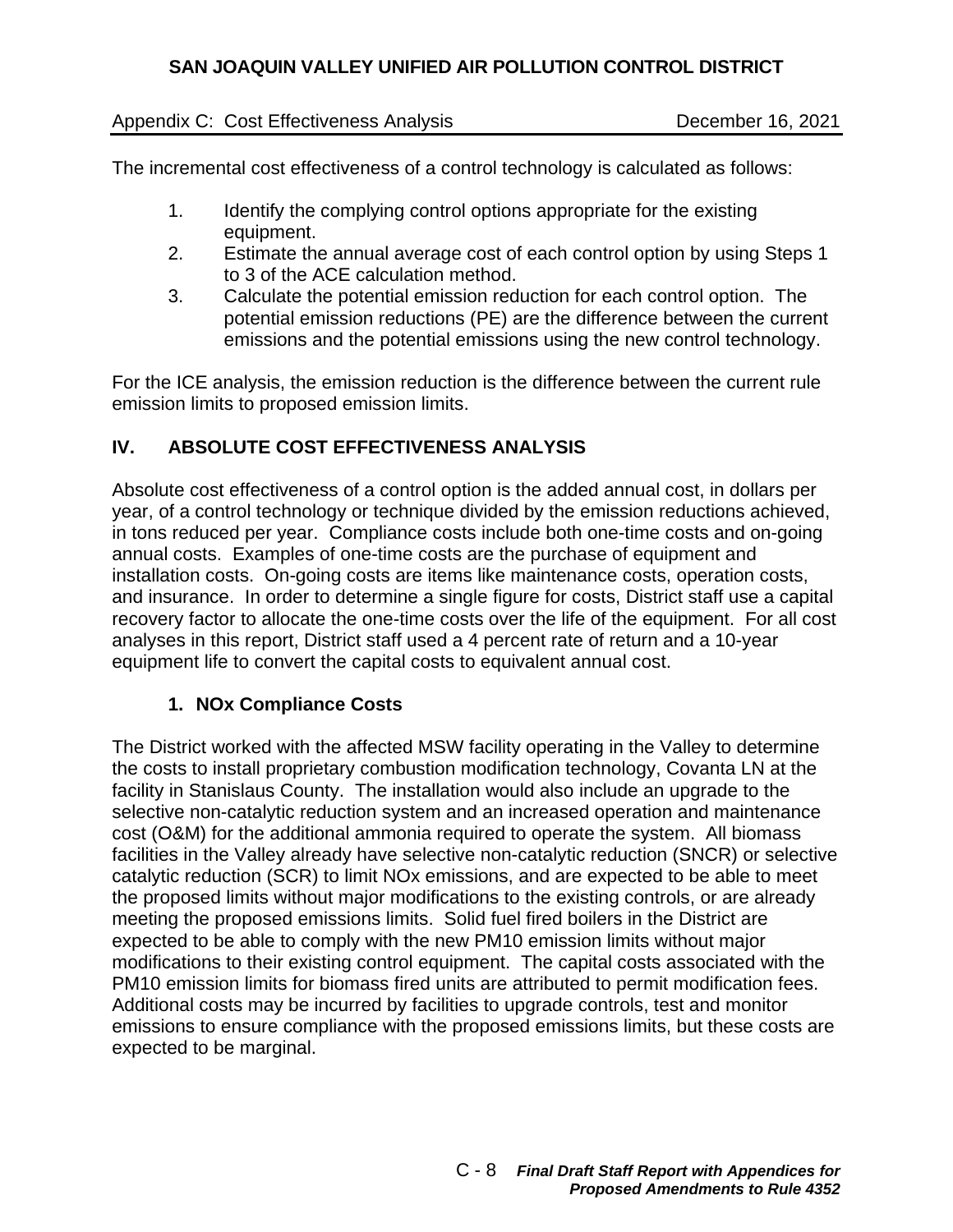| <b>Fuel Type</b>                       | <b>Capital Cost</b> | <b>O&amp;M</b><br>(\$/yr) | <b>Annualized</b><br>Cost (\$/yr) | <b>Emission</b><br><b>Reductions</b><br>(tons/year) | Cost<br><b>Effectiveness</b><br>(\$/ton NOx) |
|----------------------------------------|---------------------|---------------------------|-----------------------------------|-----------------------------------------------------|----------------------------------------------|
| <b>Municipal</b><br><b>Solid Waste</b> | \$12,121,000        | \$840,987                 | \$2,355,397                       | 144.0                                               | \$26,269                                     |

## **Table C-4: NOx Compliance Costs**

# **2. PM10 Compliance Costs**

Most facilities subject to Rule 4352 are expected to be able to comply with the new PM10 emission limits without major modifications to their existing control equipment. All facilities already have the highest degree of control technology available, which include baghouses or electrostatic precipitators to limit particulate matter emissions. However, some facilities may require tuning of their current emission control equipment to ensure compliance with the lower emissions limits, with marginal associated costs.

# **3. SOx Compliance Costs**

Most facilities subject to Rule 4352 are expected to be able to comply with the new SOx emission limits without major modifications to their existing control equipment, and with nominal costs or impacts to current operations. Potential compliance costs could include the cost of additional sorbent used in current control systems, permitting fees, and testing and monitoring costs. The majority of facilities have dry sorbent injection systems to control SOx. One dormant facility would require the installation of SOx control equipment should it become active again. Two facilities in the Valley do not currently have a CEMs channel for SOx. To demonstrate compliance with the proposed SOx limits, the facilities would be required to install a CEMs channel. This would include an initial cost to install the system, estimated at approximately \$50,000 per facility, as well as annual costs to maintain the monitor. There is an expected O&M cost associated with the installation of the new CEMs channel of approximately \$3,700 per facility annually. There is also one facility with two small biomass fired boilers, which is currently in the permitting process, that would require the installation of SOx CEMs and SOx control technology to comply with the proposed amendments to Rule 4352.

| <b>Fuel Type</b> | <b>Capital Cost</b> | O&M<br>$(\frac{5}{yr})$ | <b>Annualized</b><br>Cost (\$/yr) | <b>Emission</b><br><b>Reductions</b><br>(tons/year) | Cost<br><b>Effectiveness</b><br>(\$/ton SOx) |
|------------------|---------------------|-------------------------|-----------------------------------|-----------------------------------------------------|----------------------------------------------|
| <b>Biomass</b>   | \$2,404,317         | \$783,487               | \$1,079,939                       | 111.0                                               | \$9,729                                      |

## **Table C-6: SOx Compliance Costs**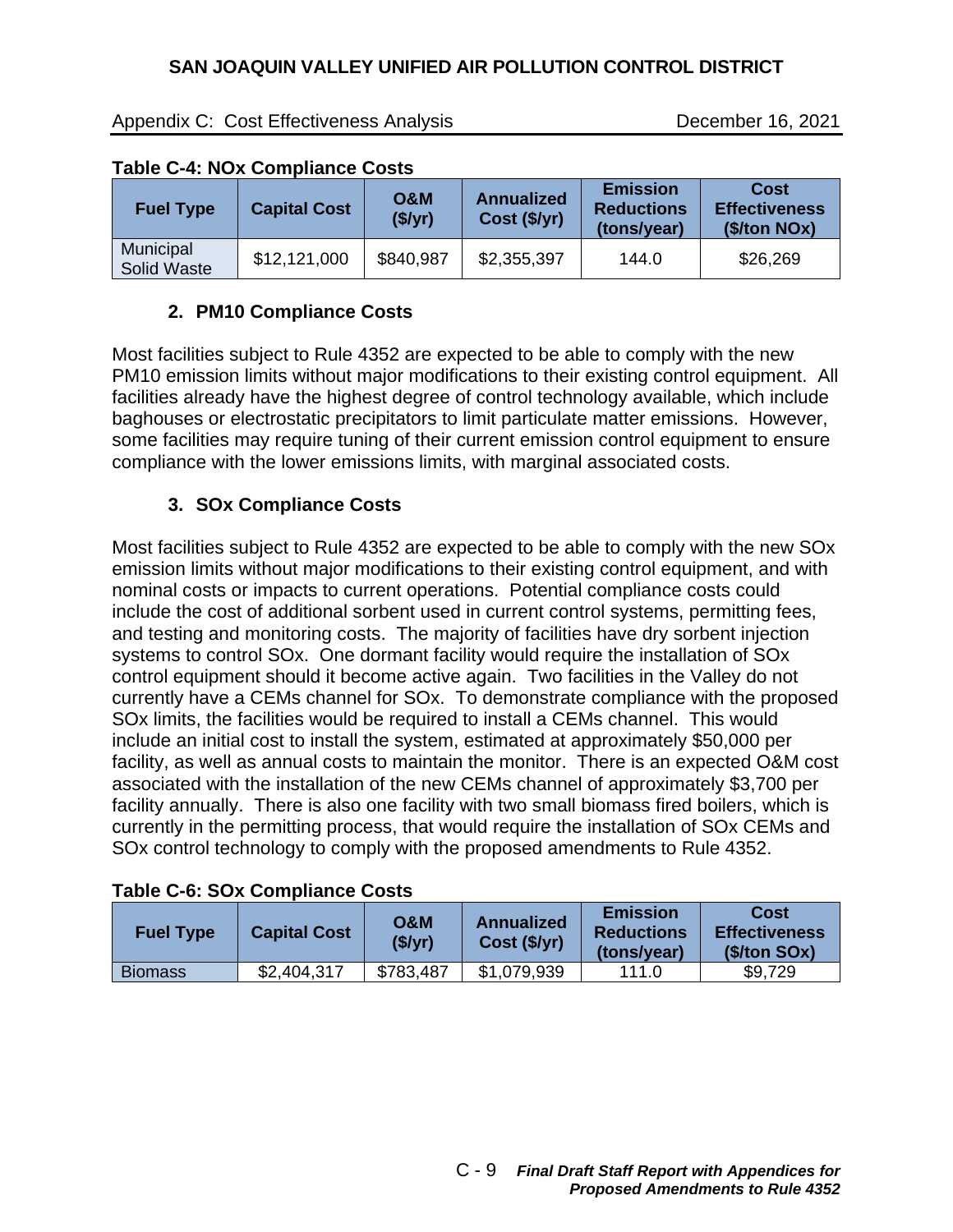Appendix C: Cost Effectiveness Analysis **December 16, 2021** 

## **V. ALTERNATIVE CONTROL TECHNOLOGIES EVALUATED**

#### **Selective Catalytic Reduction for Units Fired on MSW to Reduce NOx Emissions**

Selective catalytic reduction systems are a post-combustion control for NOx that involves the injection of anhydrous ammonia, aqueous ammonia, or urea solution into the exhaust gas to reduce NOx emissions capable of achieving 50 ppm NOx. District staff evaluated the feasibility of installation of a SCR system at the MSW fired facility in the District to meet a potential 50 ppm limit, and found that this control option would involve very high capital and annual costs. Direct capital costs include the purchase of the SCR, retrofit of the existing structure to accommodate the system, additional ductwork, and installation of a natural gas pipeline for the duct burner. Indirect capital costs include engineering and retrofit downtime resulting in the loss of six months of electricity sales and tipping fees. Total capital cost are approximately \$35 million. Annual operation and maintenance costs include periodic catalyst replacement, additional electricity required, insurance, and labor, with associated costs estimated at approximately \$2 million annually. Establishing a 50 ppmv NOx emissions limit was not recommended due to the high capital cost and high cost per ton of NOx reduced.

| Table C-7: Costs and Cost Effectiveness for Alternative Technology – SCR for |  |
|------------------------------------------------------------------------------|--|
| Units fired on MSW                                                           |  |

| <b>Selective Catalytic Reduction for Units Fired on MSW</b> |                                   |                            |                             |                                    |                              |
|-------------------------------------------------------------|-----------------------------------|----------------------------|-----------------------------|------------------------------------|------------------------------|
| <b>Total Capital</b><br>Cost                                | Annualized<br><b>Capital Cost</b> | Annualized<br>O&M<br>\$/vr | Annualized<br>Cost<br>\$/vr | NO <sub>x</sub> reduced<br>tons/yr | СE<br>\$/ton NO <sub>x</sub> |
| \$34,635,513                                                | \$5,635,198                       | \$2,038,786                | \$7,673,984                 | 156.9                              | \$62,184                     |

#### **Gore De-NOx for Units Fired on MSW to Reduce NOx Emissions**

Gore De-NOx catalytic filter bags is a retrofit control technology that effectually converts an existing pulse-jet baghouse into a selective catalytic reduction control system capable of achieving emissions levels as low as 60 ppm NOx. District staff evaluated the feasibility of installation of a Gore De-NOx system at the MSW fired facility in the District to meet a potential 60 ppm limit, and found that this control option would involve high capital and annual costs. Capital costs include the purchase of the initial Gore filter bags, freight, installation, and three weeks of retrofit downtime. Total capital cost are approximately \$5.5 million. O&M costs include sorting of material, periodic catalyst bag replacement, insurance, and labor, with costs estimated at approximately \$6.6 million annually. The major O&M cost is the cost to hand sort the municipal solid waste to remove high SOx materials like drywall. This is because Gore-DeNOx filter bags are susceptible to fouling by high levels of SOx. Another factor that led to the District not establishing a 60 ppm NOx limit is that Gore De-NOx technology has never been installed at a MSW facility in the United States.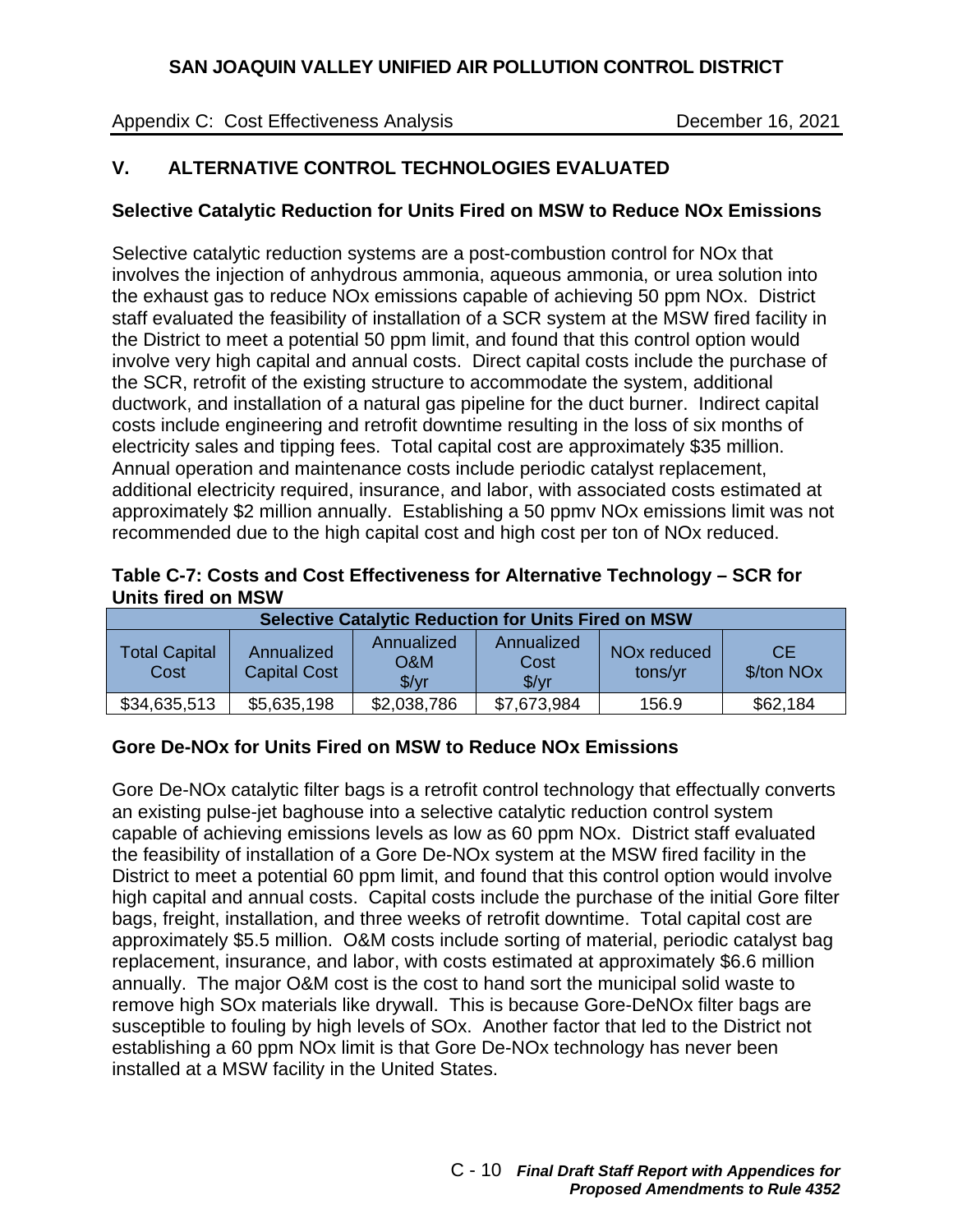|  | Appendix C: Cost Effectiveness Analysis |  |
|--|-----------------------------------------|--|
|  |                                         |  |

#### **Table C-8: Costs and Cost Effectiveness for Alternative Technology – Gore De-NOx for Units fired on MSW**

| <b>Gore De-NOx for Units Fired on MSW</b> |                                   |                            |                             |                                    |                                     |
|-------------------------------------------|-----------------------------------|----------------------------|-----------------------------|------------------------------------|-------------------------------------|
| Total Capital<br>Cost                     | Annualized<br><b>Capital Cost</b> | Annualized<br>O&M<br>\$/vr | Annualized<br>Cost<br>\$/vr | NO <sub>x</sub> reduced<br>tons/yr | <b>CE</b><br>\$/ton NO <sub>x</sub> |
| \$5,449,933                               | \$886,704                         | \$6,647,262                | \$7,533,966                 | 130.5                              | \$88,462                            |

## **Combined Selective Catalytic Reduction and Covanta LN for Units Fired on MSW to Reduce NOx Emissions**

Combining SCR and Covanta LN combustion technology is capable of achieving 35 ppm NOx. District staff evaluated the feasibility of installation of a SCR system at the MSW fired facility in the District to meet a potential 35 ppm limit, and found that this control option would involve very high capital and annual costs. Direct capital costs include the purchase of the SCR, purchase of the Covanta LN combustion modification equipment, retrofit of the existing structure to accommodate the system, additional ductwork, and installation of a natural gas pipeline for the duct burner. Indirect capital costs include engineering and retrofit downtime resulting in the loss of six months of electricity sales and tipping fees. Total capital costs are approximately \$42 million. Annual operation and maintenance costs include periodic catalyst bag replacement, additional electricity required, insurance, and labor, with costs estimated at approximately \$3 million. Establishing a 35 ppmv NOx emissions limit was not recommended due to the high capital cost and high cost per ton of NOx reduced.

## **Table C-9: Costs and Cost Effectiveness for Alternative Technology – Combined SCR and Covanta LN for Units fired on MSW**

| <b>Combined Selective Catalytic Reduction and Covanta LN for Units Fired on MSW</b> |                                   |                            |                             |                                    |                                     |
|-------------------------------------------------------------------------------------|-----------------------------------|----------------------------|-----------------------------|------------------------------------|-------------------------------------|
| <b>Total Capital</b><br>Cost                                                        | Annualized<br><b>Capital Cost</b> | Annualized<br>O&M<br>\$/vr | Annualized<br>Cost<br>\$/vr | NO <sub>x</sub> reduced<br>tons/yr | <b>CE</b><br>\$/ton NO <sub>x</sub> |
| \$42,368,248                                                                        | \$6,893,314                       | \$2,904,021                | \$9,797,335                 | 179.2                              | \$67,268                            |

## **Combined Gore De-NOx and Covanta LN for Units Fired on MSW to Reduce NOx Emissions**

Combining Gore De-NOx and Covanta LN combustion technology is capable of achieving 45 ppm NOx. District staff evaluated the feasibility of installation of a Gore De-NOx and Covanta LN technologies at the MSW fired facility in the District to meet a potential 45 ppm limit, and found that this control option would involve high capital and annual costs. Capital costs include the purchase of the initial Gore filter bags, purchase of the Covanta LN combustion modification equipment, freight, installation, and three weeks of retrofit downtime. Total capital cost are approximately \$5.5 million. Annual O&M costs include sorting of material, periodic catalyst bag replacement, insurance,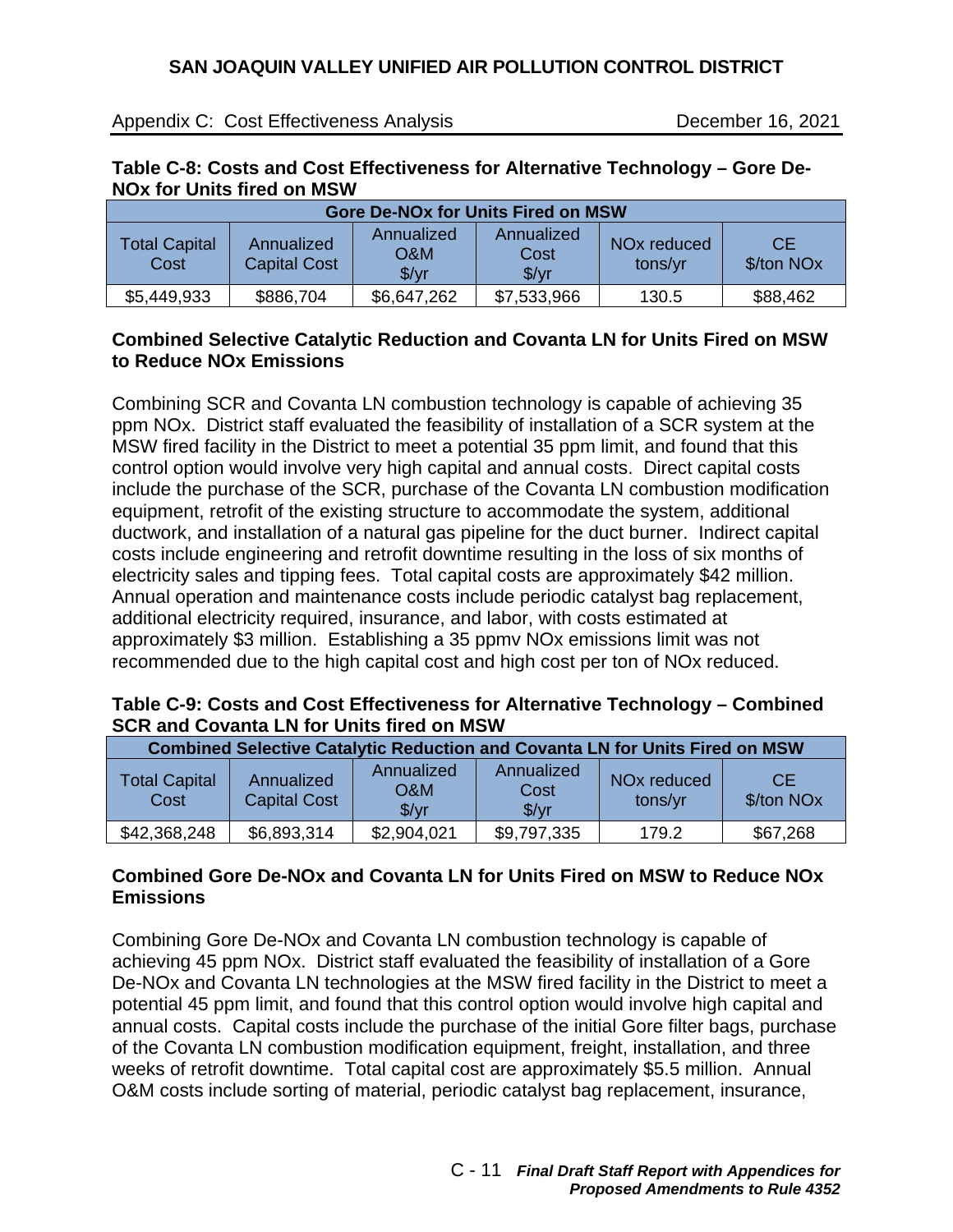#### Appendix C: Cost Effectiveness Analysis **December 16, 2021**

and labor, with costs estimated at approximately \$6.6 million. The major O&M cost is the cost to hand sort the municipal solid waste to remove high SOx materials like drywall. This is because Gore-DeNOx filter bags are susceptible to fouling by high levels of SOx. Another factor that led to the District not establishing a 45 ppm NOx limit is that Gore De-NOx technology has never been installed at a MSW facility in the United States.

| Table C-10: Costs and Cost Effectiveness for Alternative Technology – Combine |  |
|-------------------------------------------------------------------------------|--|
| Gore De-NOx and Covanta LN for Units fired on MSW                             |  |

| <b>Combined Gore Den-NOx and Covanta LN for Units Fired on MSW</b> |                                   |                                    |                             |                                    |                                     |  |  |
|--------------------------------------------------------------------|-----------------------------------|------------------------------------|-----------------------------|------------------------------------|-------------------------------------|--|--|
| <b>Total Capital</b><br>Cost                                       | Annualized<br><b>Capital Cost</b> | Annualized<br>O&M<br>$\frac{f}{f}$ | Annualized<br>Cost<br>\$/vr | NO <sub>x</sub> reduced<br>tons/yr | <b>CE</b><br>\$/ton NO <sub>x</sub> |  |  |
| \$13,140,611                                                       | \$2,137,977                       | \$6,938,133                        | \$9,076,110                 | 170.2                              | \$67,905                            |  |  |

## **Selective Catalytic Reduction for Units Fired on Biomass to Reduce NOx Emissions**

SCR is a post-combustion control for NOx that involves the injection of anhydrous ammonia, aqueous ammonia, or urea solution into the exhaust gas to reduce NOx emissions. SCR systems are capable of achieving emissions as low 50 ppm NOx. One recently installed biomass fired unit installed SCR and is meeting a 50 ppm NOx emissions limit. This new unit was subject to New Source Review (NSR), District Rule 2201 and therefore was required to install best available control technology (BACT). The other nine facilities with active permits would need to retrofit in order to meet a 50 ppm NOx limit. District staff evaluated the feasibility of installation of a SCR system at the biomass fired facilities in the District to meet a potential 50 ppm limit, and found that this control option would involve very high capital and annual costs. Direct capital costs include the purchase of the SCR, retrofit of the existing structure to accommodate the system, additional ductwork, and installation of a natural gas pipeline for the duct burner. Indirect capital costs include engineering and retrofit downtime resulting in the loss of 90 days of electricity sales minus the savings from not purchasing biomass during the retrofit. Total capital cost are approximately \$72 million. Annual operation and maintenance costs include periodic catalyst replacement, additional electricity required, insurance, and labor. Annual O&M cost are approximately \$13 million. Establishing a 50 ppmv NOx emissions limit was not recommended due to the high capital cost and high cost per ton of NOx reduced.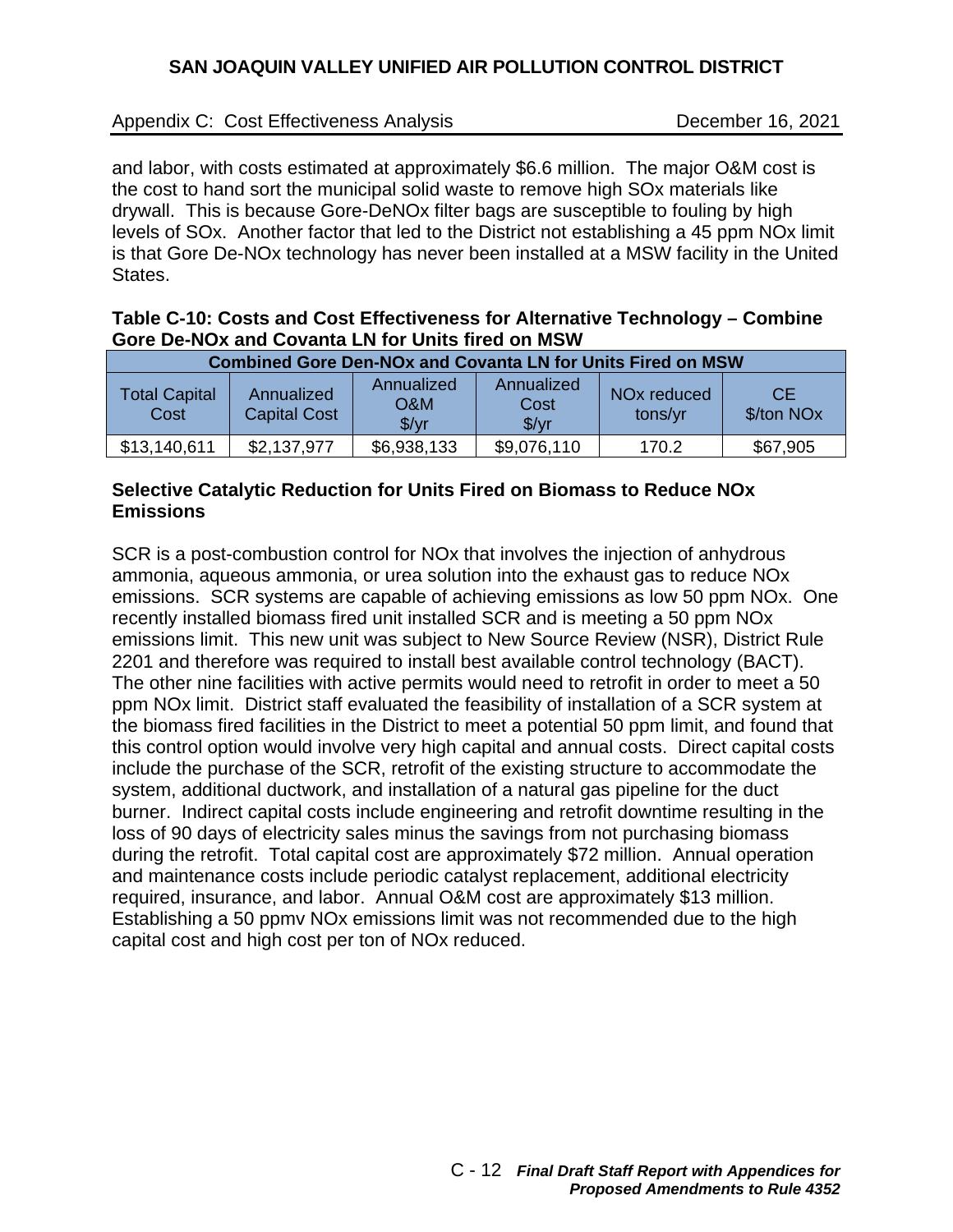|  | Appendix C: Cost Effectiveness Analysis |  |
|--|-----------------------------------------|--|
|  |                                         |  |

#### **Table C-11: Costs and Cost Effectiveness for Alternative Technology – SCR for Units fired on Biomass**

| <b>Selective Catalytic Reduction for Units Fired on Biomass</b> |                                   |                            |                            |                                    |                                     |  |  |
|-----------------------------------------------------------------|-----------------------------------|----------------------------|----------------------------|------------------------------------|-------------------------------------|--|--|
| <b>Total Capital</b><br>Cost                                    | Annualized<br><b>Capital Cost</b> | Annualized<br>O&M<br>\$/vr | Annualized<br>Cost<br>S/vr | NO <sub>x</sub> reduced<br>tons/yr | <b>CE</b><br>\$/ton NO <sub>x</sub> |  |  |
| \$72,001,257                                                    | \$11,714,605                      | \$13,027,490               | \$24,742,095               | 329.5                              | \$75,090                            |  |  |

## **Gore De-NOx for Units Fired on Biomass to Reduce NOx Emissions**

Combining Gore De-NOx with a new, state of the art boiler is capable of achieving emissions as low as 50 ppm NOx. District staff evaluated the feasibility of installation of a Gore De-NOx system with a new boiler at the biomass fired facilities in the District to meet a potential 50 ppm limit, and found that this control option would involve very high capital and annual costs. Capital costs include the purchase of the initial Gore filter bags, purchase of the new boiler, freight, installation, and three weeks of retrofit downtime. Total capital cost are approximately \$66 million. Annual O&M costs include periodic catalyst bag replacement, insurance, and labor. Annual O&M cost are approximately \$8 million. Another factor that led to the District not establishing a 50 ppmv NOx emissions limit is that Gore De-NOx technology has never been installed at biomass facilities and never been installed in the United States, and therefore has not been demonstrated in practice for this type of unit.

## **Table C-12: Costs and Cost Effectiveness for Alternative Technology – Gore De-NOx for Units fired on Biomass**

| Gore De-NOx for Units Fired on Biomass |                                   |                            |                             |       |                                     |  |  |
|----------------------------------------|-----------------------------------|----------------------------|-----------------------------|-------|-------------------------------------|--|--|
| <b>Total Capital</b><br>Cost           | Annualized<br><b>Capital Cost</b> | Annualized<br>O&M<br>\$/vr | Annualized<br>Cost<br>\$/vr |       | <b>CE</b><br>\$/ton NO <sub>x</sub> |  |  |
| \$65,614,626                           | \$10,675,500                      | \$7,998,587                | \$18,674,087                | 329.5 | \$56,674                            |  |  |

## **Combined Selective Catalytic Reduction with a New Boiler for Units Fired on Biomass to Reduce NOx Emissions**

Combining SCR with a new, state of the art boiler is capable of achieving 40 ppm NOx. District staff evaluated the feasibility of installation of a SCR system at the biomass fired facilities in the District to meet a potential 40 ppm limit, and found that this control option would involve very high capital and annual costs. Direct capital costs include the purchase of the SCR, retrofit of the existing structure to accommodate the system, additional ductwork, and installation of a natural gas pipeline for the duct burner. Indirect capital costs include engineering and retrofit downtime resulting in the loss of 90 days of electricity sales minus the savings from not purchasing biomass during the retrofit. Total capital cost are approximately \$600 million. Annual O&M costs include periodic catalyst replacement, additional electricity required, insurance, and labor.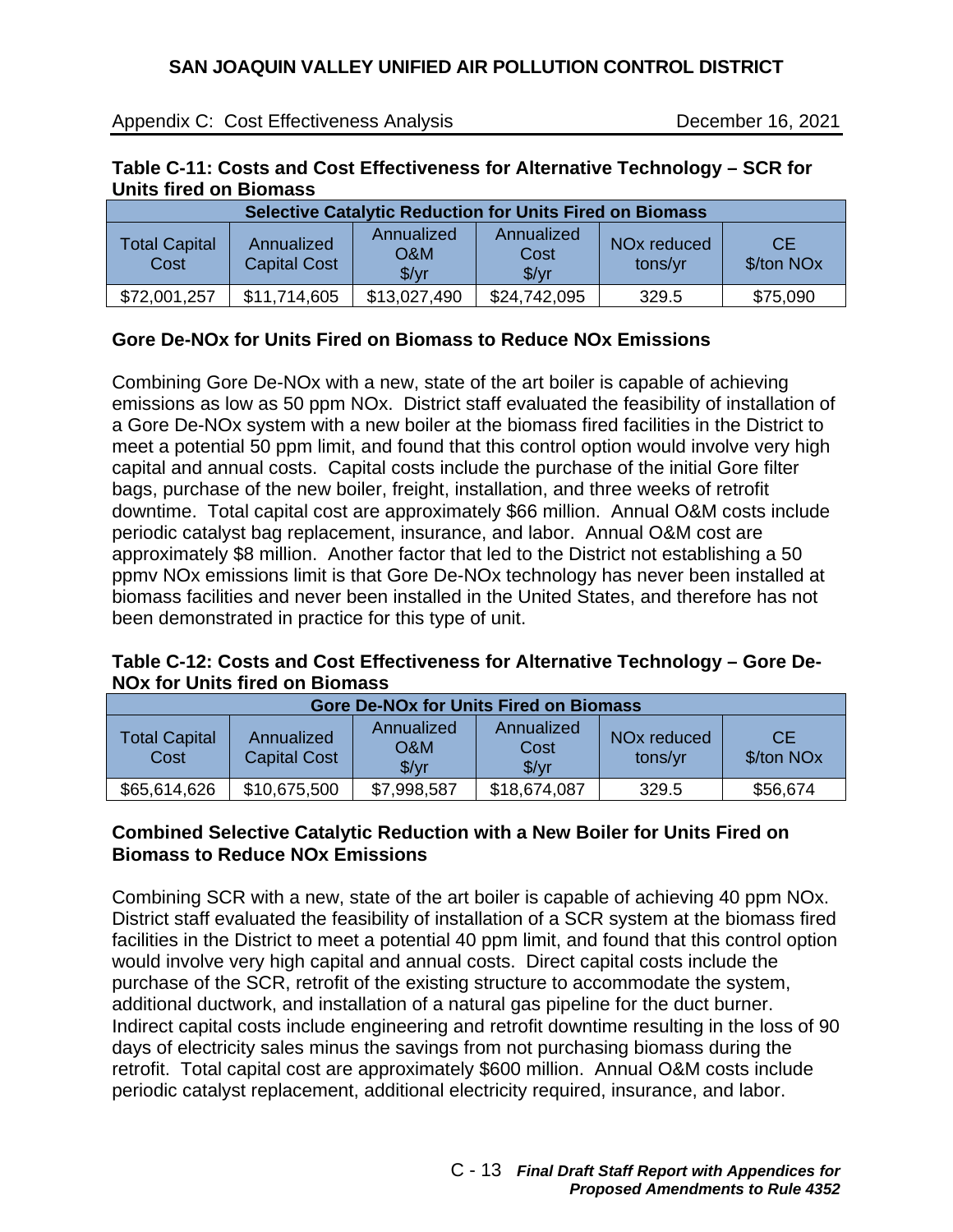|  | Appendix C: Cost Effectiveness Analysis |  |
|--|-----------------------------------------|--|
|  |                                         |  |

Annual O&M cost are approximately \$17 million. Establishing a 40 ppmv NOx emissions limit was not recommended due to the high capital cost and high cost per ton of NOx reduced.

## **Table C-13: Costs and Cost Effectiveness for Alternative Technology – Combined SCR with a New Boiler for Units fired on Biomass**

| <b>Combined Selective Catalytic Reduction with a New Boiler for Units Fired on Biomass</b> |                                   |                            |                            |                                    |                               |  |  |
|--------------------------------------------------------------------------------------------|-----------------------------------|----------------------------|----------------------------|------------------------------------|-------------------------------|--|--|
| <b>Total Capital</b><br>Cost                                                               | Annualized<br><b>Capital Cost</b> | Annualized<br>O&M<br>\$/vr | Annualized<br>Cost<br>S/vr | NO <sub>x</sub> reduced<br>tons/yr | CE.<br>\$/ton NO <sub>x</sub> |  |  |
| \$600,951,595                                                                              | \$97.774.824                      | \$16,585,626               | \$114,360,450              | 510.3                              | \$224,104                     |  |  |

## **Combined Gore De-NOx with a New Boiler for Units Fired on Biomass to Reduce NOx Emissions**

Gore De-NOx catalytic filter bags is a retrofit control technology that effectually converts an existing pulse-jet baghouse into a selective catalytic reduction control system is capable of achieving 40 ppm NOx. District staff evaluated the feasibility of installation of a Gore De-NOx system at the biomass fired facilities in the District to meet a potential 40 ppm limit, and found that this control option would involve high capital and annual costs. Capital costs include the purchase of the initial Gore filter bags, purchase of the new boiler freight, installation, and three weeks of retrofit downtime. Total capital cost are approximately \$575 million. O&M costs include periodic catalyst bag replacement, insurance, and labor, estimated to total approximately \$8 million annually. Another factor that led to the District not establishing a 40 ppmv NOx emissions limit is that Gore De-NOx technology has never been installed at a MSW facility in the United States.

#### **Table C-14: Costs and Cost Effectiveness for Alternative Technology – Combined Gore De-NOx with a New Boiler for Units fired on Biomass**

| <b>Combined Gore De-NOx with a New Boiler for Units Fired on Biomass</b> |                                   |                                    |                            |                                    |                                     |  |  |
|--------------------------------------------------------------------------|-----------------------------------|------------------------------------|----------------------------|------------------------------------|-------------------------------------|--|--|
| <b>Total Capital</b><br>Cost                                             | Annualized<br><b>Capital Cost</b> | Annualized<br>O&M<br>$\frac{f}{f}$ | Annualized<br>Cost<br>S/vr | NO <sub>x</sub> reduced<br>tons/yr | <b>CE</b><br>\$/ton NO <sub>x</sub> |  |  |
| \$574,974,827                                                            | \$93,548,404                      | \$8,196,006                        | \$101,744,410              | 510.3                              | \$199,382                           |  |  |

## **Ceramic Filters to Reduce PM10 Emissions**

Ceramic filters can generally achieve lower particulate matter emission rates than fabric filters or electrostatic precipitators, as low as 0.02 lbs/MMBtu. Ceramic filters have the potential to be installed at facilities that are fired on municipal solid waste or biomass. However, these types of filters have not been installed or demonstrated at these types of facilities. With traditional fabric baghouse filters particulate matter is captured on the surface of the filter; however, some particulate matter penetrates deeply into the filter walls and the body of the fabric filter and may be emitted during the baghouse's internal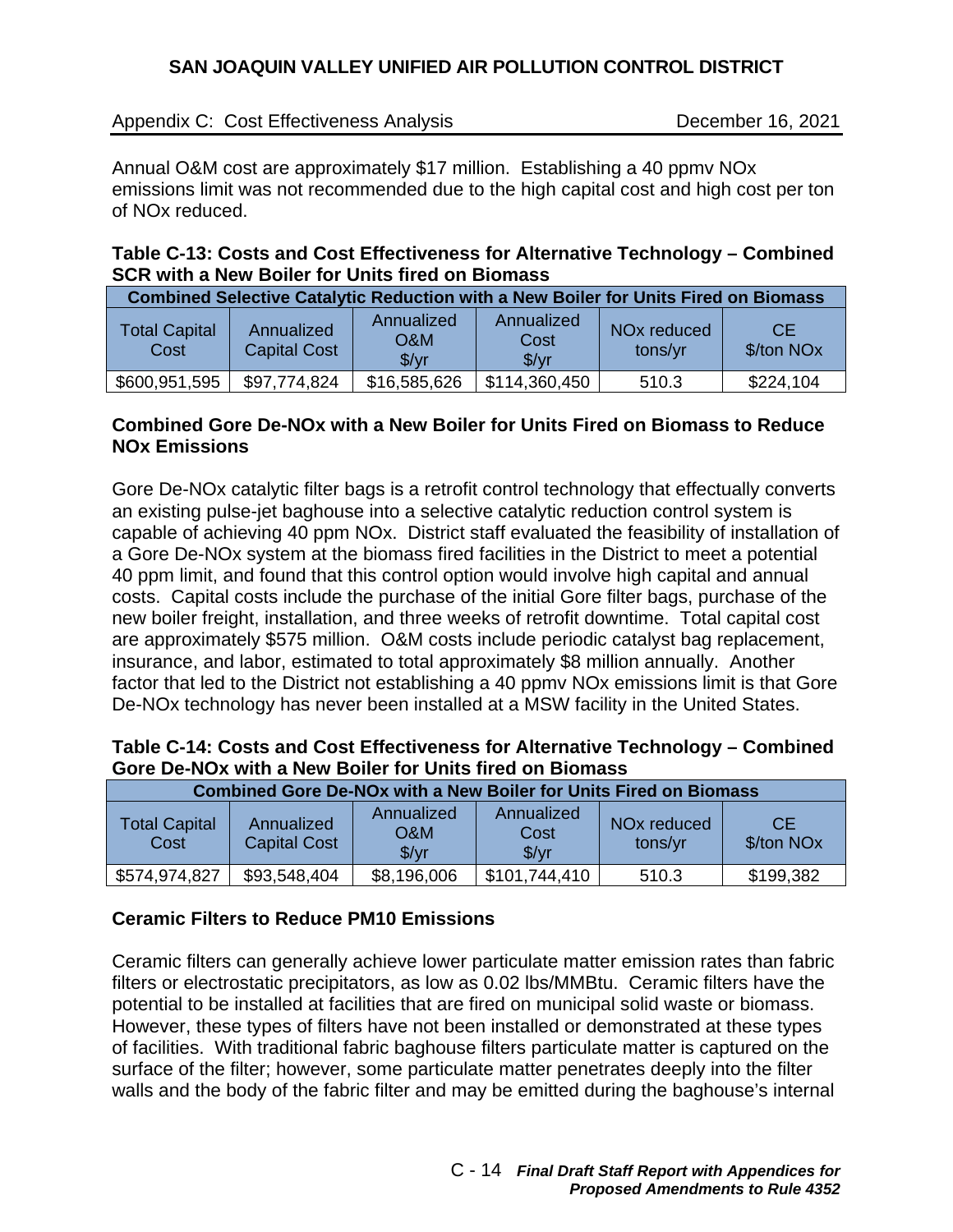#### Appendix C: Cost Effectiveness Analysis **December 16, 2021**

filter cleaning process. Ceramic filters, such as Tri-Mer ceramic filters, have special qualities on the filter surface that result in all of the particulate matter being captured on the face of the filter tubes. However, ceramic filters are much more expensive than fabric filters. Additionally, ceramic filter systems like the Tri-Mer system would require the existing baghouse/ESP to be removed and new ceramic filter modules to be installed. District staff evaluated the feasibility of installation of ceramic filters at facilities in the District to meet a potential 0.02 lbs/MMBtu limit, and found that this control option would involve high capital and annual costs. Total capital costs are estimated to be approximately \$63 million. Annual O&M costs include periodic catalyst bag replacement, insurance, and labor. Annual O&M costs are approximately \$4 million. Establishing a 0.02 lbs/MMBtu PM10 emissions limit was not recommended due to the high capital cost and high cost per ton of PM10 reduced.

**Table C-15: Costs and Cost Effectiveness for Alternative Technology – Ceramic Filters**

| <b>Ceramic Filters</b> |                              |                            |                                               |                                       |                                    |                               |  |
|------------------------|------------------------------|----------------------------|-----------------------------------------------|---------------------------------------|------------------------------------|-------------------------------|--|
| Fuel Type              | <b>Total Capital</b><br>Cost | Annualized<br>Capital Cost | Annualized<br><b>O&amp;M</b><br>$\frac{f}{f}$ | Annualized<br>Cost<br>$\sqrt[6]{y}$ r | NO <sub>x</sub> reduced<br>tons/yr | CE.<br>\$/ton NO <sub>x</sub> |  |
| <b>MSW</b>             | S11,834,942   \$1,925,545    |                            | \$426,319                                     | \$2,351,864                           | 43.6                               | \$53,961                      |  |
| <b>Biomass</b>         | \$51,499,850                 | \$8,379,028                | \$3,326,467                                   | $\sqrt{511,705,495}$                  | 187.6                              | \$62,396                      |  |

#### **Semi-Dry Absorbers to Reduce SOx Emissions**

Semi-dry absorbers (SDA) operate by mixing a small amount of water with the sorbent. These are considered dry scrubber units, since the sorbent is dry when the reaction takes place. Lime is usually the sorbent, but hydrated lime may be used and can provide greater SO2 removal. SDAs can be installed at facilities that are fired on municipal solid waste or biomass and are capable of SOx emissions as low as 0.003 lbs/MMBtu. District staff evaluated the feasibility of installation of SDAs at facilities in the District to meet a potential 0.003 lbs/MMBtu limit, and found that this control option would involve high capital and annual costs. Total capital costs are approximately \$310 million. Annual O&M cost are approximately \$62 million. Establishing a 0.003 lbs/MMBtu SOx emissions limit was not recommended due to the high capital cost and high cost per ton of SOx reduced.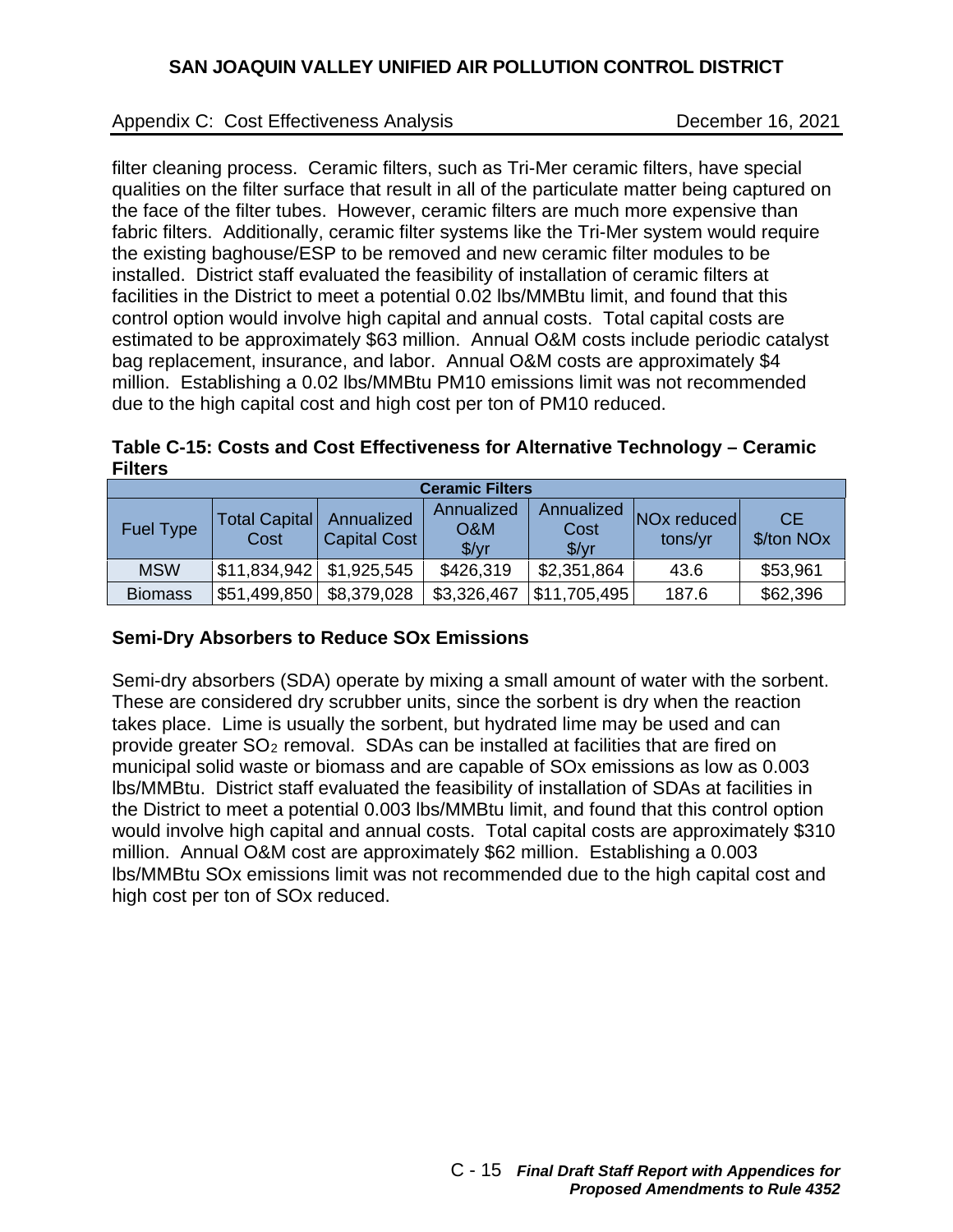#### **Table C-16: Costs and Cost Effectiveness for Alternative Technology – Semi-Dry Absorbers**

| <b>Semi-Dry Absorbers</b> |                              |                                   |                                    |                                     |                                    |                               |
|---------------------------|------------------------------|-----------------------------------|------------------------------------|-------------------------------------|------------------------------------|-------------------------------|
| Fuel Type                 | <b>Total Capital</b><br>Cost | Annualized<br><b>Capital Cost</b> | Annualized<br>O&M<br>$\frac{f}{f}$ | Annualized<br>Cost<br>$\frac{f}{f}$ | NO <sub>x</sub> reduced<br>tons/yr | CE.<br>\$/ton NO <sub>x</sub> |
| <b>MSW</b>                | \$21,500,000                 | \$3,498,050                       | \$4,370,485                        | \$7,868,535                         | 118.0                              | \$66,683                      |
| <b>Biomass</b>            | \$288,750,000                | \$46,979,625                      | \$57,189,367                       | \$104,168,992                       | 402.3                              | \$258,934                     |

## **Wet Fluid Gas Desulfurization to Reduce SOx Emissions**

Wet Fluid Gas Desulfurization (FGD) controls  $SO<sub>2</sub>$  emissions unit using wet solutions containing alkali reagents such as limestone, lime, sodium-based alkaline, or dual alkalibased sorbents. FGDs can be installed at facilities that are fired on municipal solid waste or biomass and are capable of SOx emissions as low as 0.001 lbs/MMBtu. District staff evaluated the feasibility of installation of FGDs at facilities in the District to meet a potential 0.001 lbs/MMBtu limit, and found that this control option would involve high capital and annual costs. Total capital costs are approximately \$310 million. Annual O&M cost are approximately \$62 million. Establishing a 0.001 lbs/MMBtu SOx emissions limit was not recommended due to the high capital cost and high cost per ton of SOx reduced.

#### **Table C-17: Costs and Cost Effectiveness for Alternative Technology – Wet Fluid Gas Desulfurization**

| <b>Wet Fluid Gas Desulfurization</b> |                              |                                   |                                    |                                     |                                    |                              |  |
|--------------------------------------|------------------------------|-----------------------------------|------------------------------------|-------------------------------------|------------------------------------|------------------------------|--|
| <b>Fuel Type</b>                     | <b>Total Capital</b><br>Cost | Annualized<br><b>Capital Cost</b> | Annualized<br>O&M<br>$\frac{f}{f}$ | Annualized<br>Cost<br>$\frac{f}{f}$ | NO <sub>x</sub> reduced<br>tons/yr | СE<br>\$/ton NO <sub>x</sub> |  |
| <b>MSW</b>                           | \$19,350,000                 | \$3,148,245                       | \$3,969,877                        | \$7,118,122                         | 120.6                              | \$59,023                     |  |
| <b>Biomass</b>                       | \$259,875,000  \$42,281,663  |                                   | \$51,753,437                       | \$94,035,100                        | 433.5                              | \$216,921                    |  |

# **VI. INCREMENTAL COST EFFECTIVENESS ANALYSIS**

Health and Safety Code section 40920.6 requires an incremental cost-effectiveness analysis for Best Available Retrofit Control Technology (BARCT) rules or emission reduction strategies when there is more than one control option that would achieve the emission reduction objective of the proposed amendments. The incremental cost effectiveness is the difference in cost between successively more effective controls divided by the additional emission reductions achieved. Incremental cost-effectiveness is calculated as follows: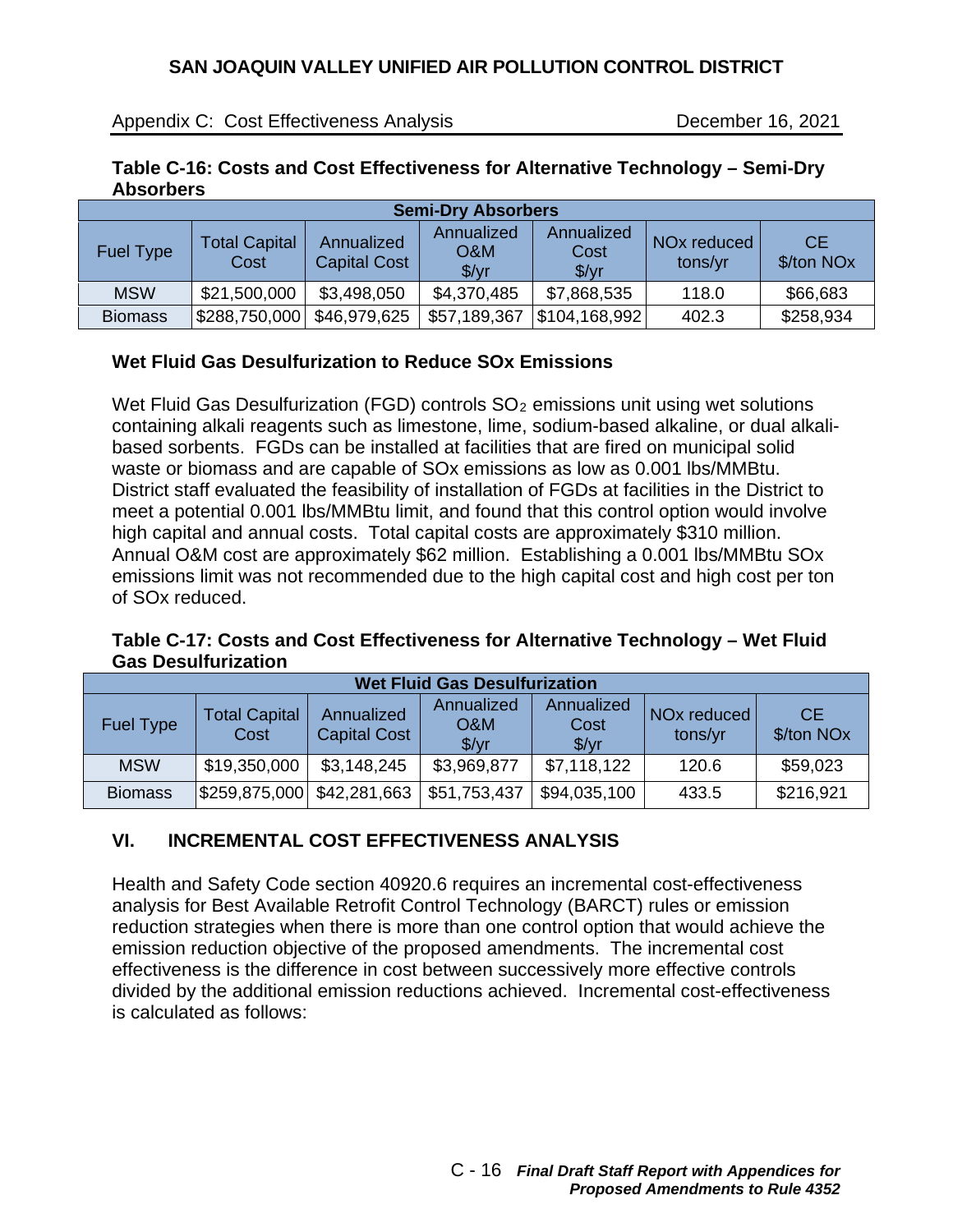Appendix C: Cost Effectiveness Analysis **December 16, 2021** 

*Incremental cost-effectiveness = (Calt–Cproposed) / (Ealt–Eproposed)*

Where:

C<sub>proposed</sub> is the present worth value of the proposed control option; Eproposed are the emission reductions of the proposed control option; C<sub>alt</sub> is the present worth value of the alternative control option; and Ealt are the emission reductions of the alternative control option

## **1. NOx Incremental Cost Effectiveness Analysis**

The District evaluated several technology options to lower the NOx emissions at the municipal solid waste facility in the District. The proposed NOx limit of 90 ppm would require the installation of Covanta LN technology. Other more stringent control options included SCR, Gore De-NOx, Covanta LN with SCR, and Covanta LN with Gore De-NOx.

| <b>Evaluated</b><br><b>Alternative</b><br><b>Emissions</b><br>Limit (ppm) | <b>Potential</b><br><b>Control</b><br><b>Technology</b> | <b>Annualized</b><br>Cost (\$/year) | <b>Annual</b><br><b>Emission</b><br><b>Reductions</b><br>(tons/year) | <b>Incremental Cost</b><br><b>Effectiveness</b><br>(\$/ton) |
|---------------------------------------------------------------------------|---------------------------------------------------------|-------------------------------------|----------------------------------------------------------------------|-------------------------------------------------------------|
| 60                                                                        | Gore De-NO <sub>x</sub>                                 | \$7,533,966                         | 130.5                                                                | \$78,508                                                    |
| 50                                                                        | <b>SCR</b>                                              | \$7,673,984                         | 156.9                                                                | \$124,965                                                   |
| 45                                                                        | Covanta LN +<br><b>SCR</b>                              | \$9,797,335                         | 179.2                                                                | \$82,634                                                    |
| 35                                                                        | Covanta LN +<br>Gore De-NO <sub>x</sub>                 | \$9,076,110                         | 170.2                                                                | \$82,911                                                    |

**Table C-18: NOx Incremental Cost Effectiveness Analysis for Units fired on MSW**

The District evaluated several technology options to lower the NOx emissions for biomass fueled units. The proposed limit would require the establishment of a 65 ppm NOx limit. Other more stringent control options included SCR, Gore De-NOx, new boilers with SCR, and new boilers with Gore De-NOx.

| Table C-19: NOx Incremental Cost Effectiveness Analysis for Units fired on |  |
|----------------------------------------------------------------------------|--|
| <b>Biomass</b>                                                             |  |

| <b>Evaluated</b><br><b>Alternative</b><br><b>Emissions</b><br>Limit (ppm) | <b>Technology</b>                          | <b>Annualized</b><br>Cost (\$/year) | <b>Annual</b><br><b>Emission</b><br><b>Reductions</b><br>(tons/year) | <b>Incremental</b><br><b>Cost</b><br><b>Effectiveness</b><br>(\$/ton) |
|---------------------------------------------------------------------------|--------------------------------------------|-------------------------------------|----------------------------------------------------------------------|-----------------------------------------------------------------------|
| 50                                                                        | <b>SCR</b>                                 | \$24,742,095                        | 329.5                                                                | \$115,517                                                             |
| 50                                                                        | Gore De-Nox                                | \$18,674,087                        | 329.5                                                                | \$86,972                                                              |
| 40                                                                        | New Boiler with<br><b>SCR</b>              | \$114,360,450                       | 510.3                                                                | \$289,568                                                             |
| 40                                                                        | New Boiler with<br>Gore De-NO <sub>x</sub> | \$101,744,410                       | 510.3                                                                | \$257,620                                                             |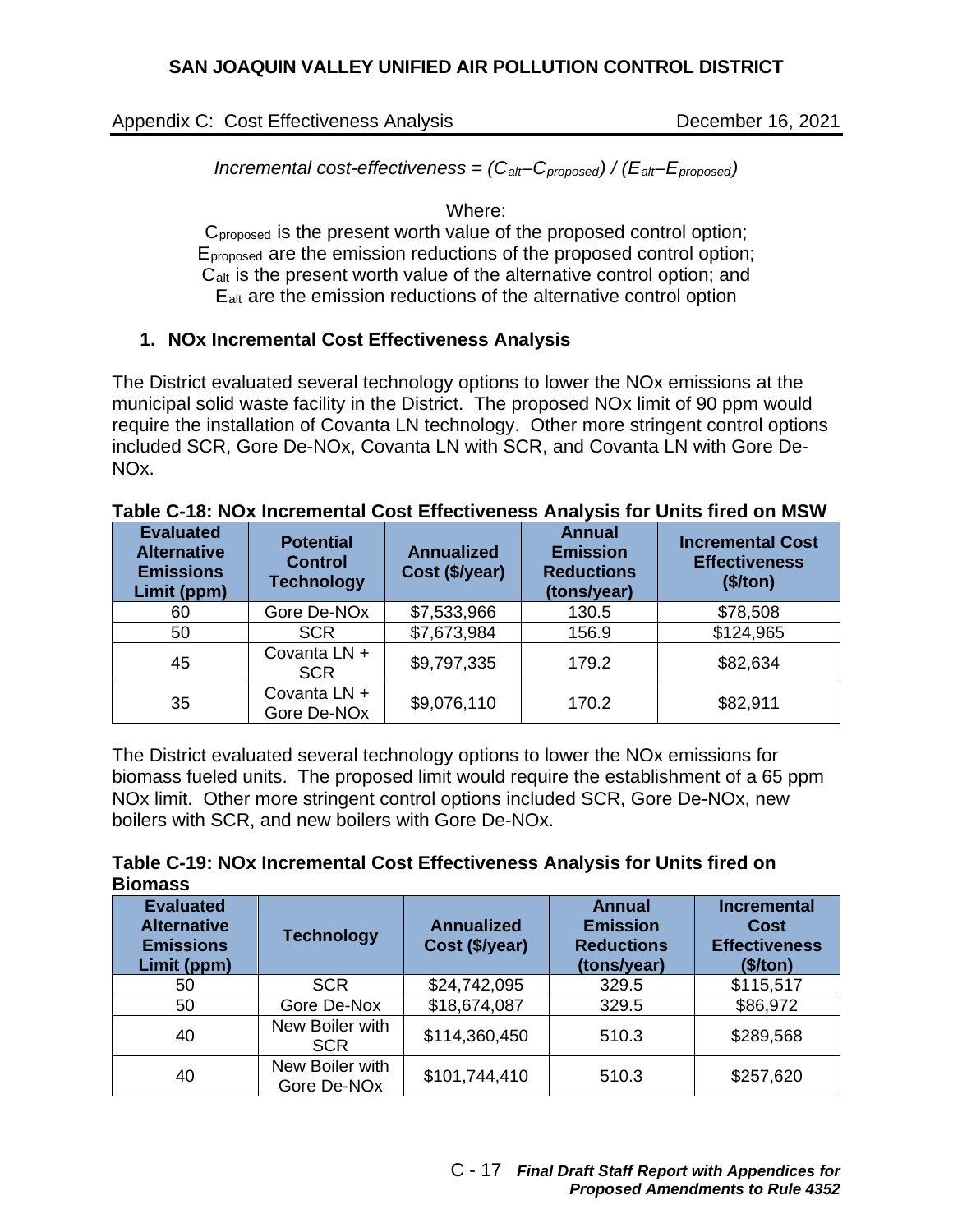|  |  | Appendix C: Cost Effectiveness Analysis |  |
|--|--|-----------------------------------------|--|
|--|--|-----------------------------------------|--|

December 16, 2021

The incremental cost effectiveness analysis did not demonstrate that any of the alternative control technologies were more cost effective, therefore these control options were not chosen.

## **2. PM10 Incremental Cost Effectiveness Analysis**

The District evaluated a technology option to lower the PM10 emissions for units fired on municipal solid waste. The proposed limit would require the establishment of a 0.04 lbs/MMBtu or 0.02 gr/dscf at 12% CO2 PM10 limit. The other control option is the use of ceramic filters.

#### **Table C-20: PM10 Incremental Cost Effectiveness Analysis for Units fired on MSW**

| <b>Evaluated</b><br><b>Alternative</b><br><b>Emissions Limit</b><br>(Ibs/MMBtu) | <b>Technology</b>      | <b>Annualized</b><br>Cost (\$/year) | Annual<br><b>Emission</b><br><b>Reductions</b><br>(tons/year) | Incremental<br>Cost<br><b>Effectiveness</b><br>(\$/ton) |
|---------------------------------------------------------------------------------|------------------------|-------------------------------------|---------------------------------------------------------------|---------------------------------------------------------|
| 0.02                                                                            | <b>Ceramic Filters</b> | \$2,351,864                         | 43.6                                                          | \$63,709                                                |

The District evaluated a technology option to lower the PM10 emissions for units fired on biomass. The proposed limit would require the establishment of a 0.04 lbs/MMBtu or 0.02 gr/dscf at 12% CO<sub>2</sub> PM10 limit. The other control option is the use of ceramic filters.

#### **Table C-21: PM10 Incremental Cost Effectiveness Analysis for Units fired on Biomass**

| <b>Evaluated</b><br><b>Alternative</b><br><b>Emissions Limit</b><br>(Ibs/MMBtu) | <b>Technology</b>      | Annualized<br>Cost (\$/year) | Annual<br><b>Emission</b><br><b>Reductions</b><br>(tons/year) | <b>Incremental</b><br>Cost<br><b>Effectiveness</b><br>(\$/ton) |
|---------------------------------------------------------------------------------|------------------------|------------------------------|---------------------------------------------------------------|----------------------------------------------------------------|
| 0.02                                                                            | <b>Ceramic Filters</b> | \$11,705,495                 | 187.6                                                         | \$127,263                                                      |

The incremental cost effectiveness analysis did not demonstrate that the alternative control technology was more cost effective, therefore this control option was not chosen.

## **3. SOx Incremental Cost Effectiveness Analysis**

The District evaluated several technology options to lower the SOx emissions for units fired on municipal solid waste. The proposed limit would require the establishment of a 0.03 lbs/MMBtu or 12 ppm at 12% CO<sub>2</sub> SOx limit. Other more stringent control options evaluated included semi-dry absorbers and wet fluidized gas desulfurization.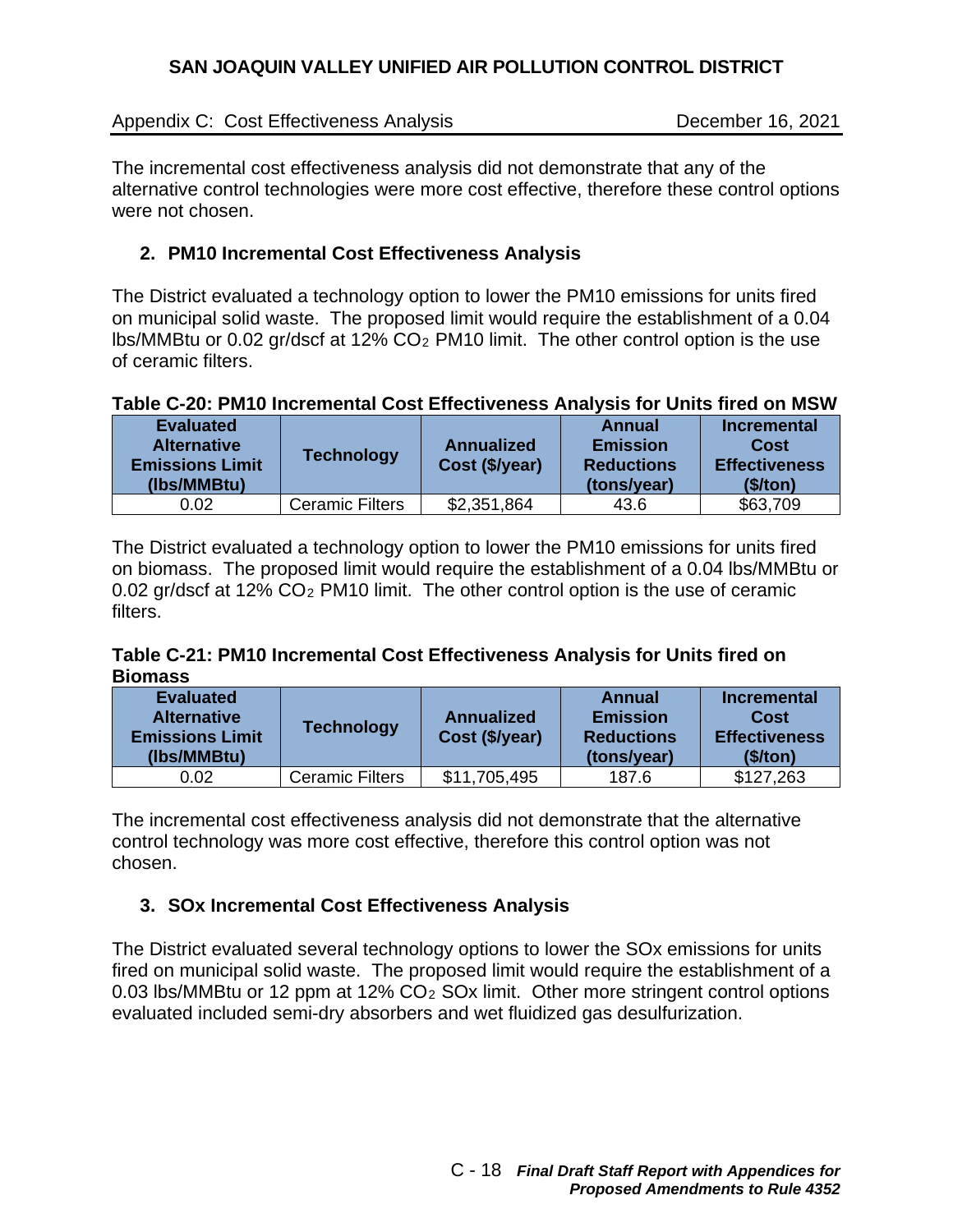|  | Appendix C: Cost Effectiveness Analysis |  |
|--|-----------------------------------------|--|
|  |                                         |  |

December 16, 2021

| ונטוונט ווויט שונג טייל הייטוויט וויס וויס הייטו איז הייטו וויס הייטו וויס הייטו וויס הייטו<br><b>Evaluated</b><br><b>Alternative</b><br><b>Emissions Limit</b><br>(Ibs/MMBtu) | <b>Technology</b>                       | <b>Annualized</b><br>Cost (\$/year) | <b>Annual</b><br><b>Emission</b><br><b>Reductions</b><br>(tons/year) | <b>Incremental</b><br><b>Cost</b><br><b>Effectiveness</b><br>(\$/ton) |
|--------------------------------------------------------------------------------------------------------------------------------------------------------------------------------|-----------------------------------------|-------------------------------------|----------------------------------------------------------------------|-----------------------------------------------------------------------|
| 0.003                                                                                                                                                                          | Semi-Dry<br>Absorbers                   | \$7,868,535                         | 118.0                                                                | \$201,732                                                             |
| 0.001                                                                                                                                                                          | <b>Wet Fluid Gas</b><br>Desulfurization | \$7,118,122                         | 120.6                                                                | \$171,085                                                             |

## **Table C-22: SOx Incremental Cost Effectiveness Analysis for Units fired on MSW**

The District also evaluated technology options to lower the SOx emissions for units fired on biomass. The proposed limit would require the establishment of a 0.02 lbs/MMBtu or 12 ppm at 12% CO2 SOx limit. Other more stringent control options evaluated included semi-dry absorbers and wet fluidized gas desulfurization.

#### **Table C-23: SOx Incremental Cost Effectiveness Analysis for Units fired on Biomass**

| <b>Evaluated</b><br><b>Alternative</b><br><b>Emissions Limit</b><br>(Ibs/MMBtu) | <b>Technology</b>                              | <b>Annualized</b><br>Cost (\$/year) | Annual<br><b>Emission</b><br><b>Reductions</b><br>(tons/year) | <b>Incremental</b><br><b>Cost</b><br><b>Effectiveness</b><br>(\$/ton) |
|---------------------------------------------------------------------------------|------------------------------------------------|-------------------------------------|---------------------------------------------------------------|-----------------------------------------------------------------------|
| 0.003                                                                           | Semi-Dry<br>Absorbers                          | \$104,168,992                       | 402.5                                                         | \$357,287                                                             |
| 0.001                                                                           | <b>Wet Fluid Gas</b><br><b>Desulfurization</b> | \$94,035,100                        | 433.5                                                         | \$291,520                                                             |

The incremental cost effectiveness analysis did not demonstrate that any of the alternative control technologies were more cost effective, therefore these control options were not chosen.